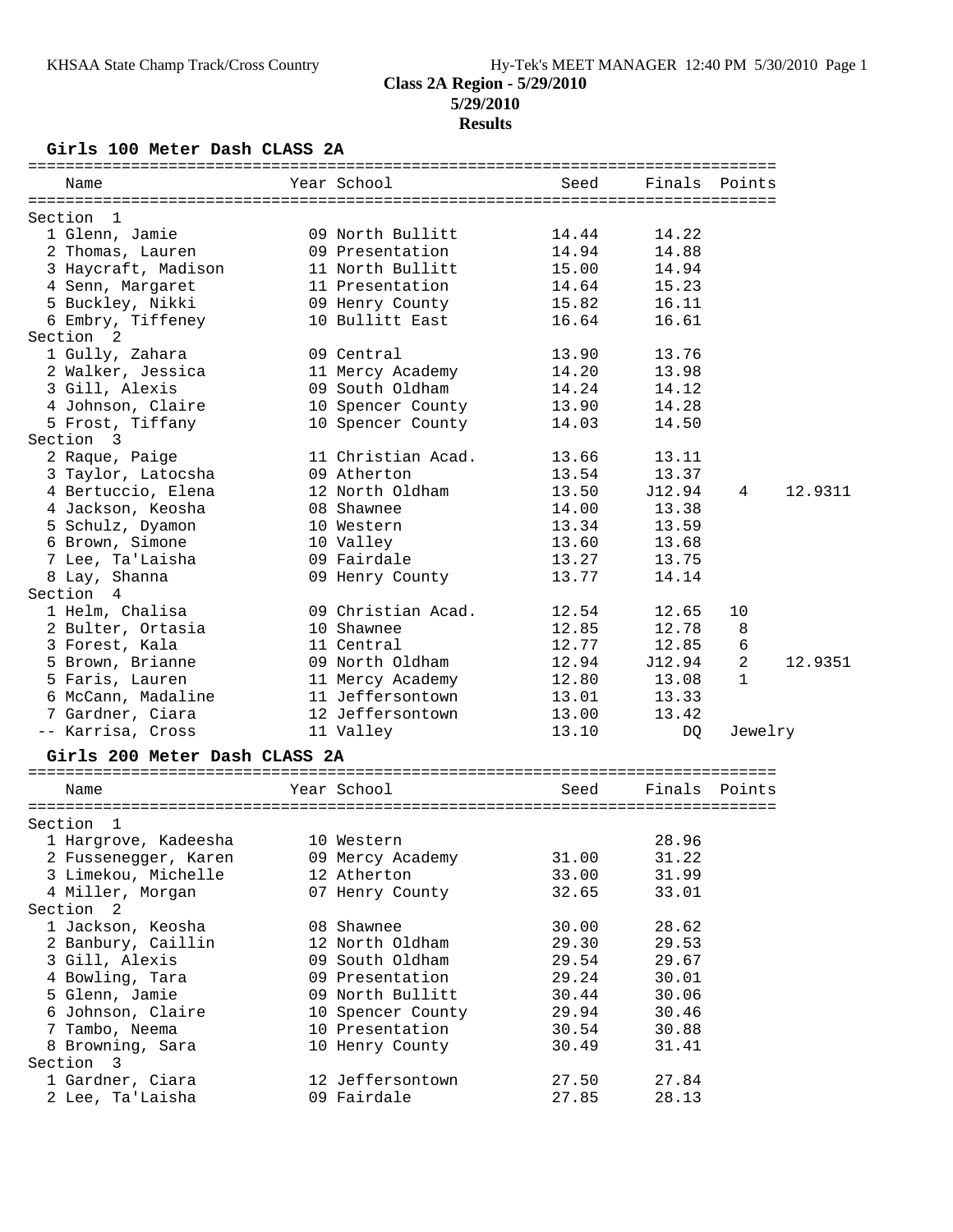**Class 2A Region - 5/29/2010**

**5/29/2010**

**Results**

| Girls 200 Meter Dash CLASS 2A              |                                     |                    |                    |                                |
|--------------------------------------------|-------------------------------------|--------------------|--------------------|--------------------------------|
| 3 Drake, Sherika                           | 11 Jeffersontown                    | 28.60              | 28.29              |                                |
| 4 Kincaid, Justine                         | 09 North Oldham                     | 28.30              | 28.36              |                                |
| 5 Hughes, Alexa                            | 10 North Bullitt                    | 27.74              | 28.42              |                                |
| 6 Franzcek, Lana                           | 11 Christian Acad.                  | 28.94              | 28.97              |                                |
| 7 Taylor, Latocsha                         | 09 Atherton                         | 28.34              | 29.05              |                                |
| Section 4                                  |                                     |                    |                    |                                |
| 1 Forest, Kala                             | 11 Central                          | 26.66              | 26.61              | 10                             |
| 2 Helm, Chalisa                            | 09 Christian Acad.                  | 26.54              | 26.84              | 8                              |
| 3 Spaulding, Maya                          | 09 Central                          | 26.68              | 27.06              | 6                              |
| 4 Bulter, Ortasia                          | 10 Shawnee                          | 26.85              | 27.10              | 4                              |
| 5 Faris, Lauren                            | 11 Mercy Academy                    | 26.60              | 27.38              | 2                              |
| 6 Houston, Erika                           | 10 South Oldham                     | 27.26              | 27.44              | $\mathbf{1}$                   |
| 7 Weston, Tia                              | 09 Fairdale                         | 26.96              | 27.72              |                                |
| Girls 400 Meter Dash CLASS 2A              |                                     |                    |                    |                                |
| Name                                       | Year School                         | Seed               | Finals Points      |                                |
|                                            |                                     |                    |                    |                                |
| Section 1                                  |                                     |                    |                    |                                |
| 1 Nidiffer, Jeanna                         | 10 Bullitt East                     | 1:08.64            | 1:07.34            |                                |
| 2 Ford, Ivory                              | 11 Western                          | 1:11.24            | 1:07.85            |                                |
| 3 Noblitt, Lauren                          | 10 Christian Acad.                  | 1:10.68            | 1:09.04            |                                |
| 4 Link, Hannah                             | 09 Bullitt East                     | 1:09.84            | 1:11.03            |                                |
| 5 Miller, Morgan                           | 07 Henry County                     | 1:09.30            | 1:13.21            |                                |
| 6 Epps, Samantha                           | 11 Jeffersontown                    | 1:10.00            | 1:13.43            |                                |
| 7 O'Dell, Whitney                          | 10 Spencer County                   | 1:09.45            | 1:14.90            |                                |
| Section 2                                  |                                     |                    |                    |                                |
| 1 Busse, Erika                             | 09 Christian Acad.                  | 1:06.54            | 1:05.90            |                                |
| 2 Wolken, Natalie                          | 11 Mercy Academy                    | 1:06.70            | 1:06.51            |                                |
| 3 King, Alexa                              | 12 Henry County                     | 1:07.43            | 1:09.97            |                                |
| Section 3                                  |                                     |                    |                    |                                |
| 1 Weston, Tia                              | 09 Fairdale                         | 1:00.30            | 59.43              | 10                             |
| 2 Hearn, Joy                               | 12 Shawnee                          | 1:00.00            | 1:01.15            | 8                              |
| 3 Spaulding, Maya                          | 09 Central                          | 1:02.97            | 1:02.39            | 6                              |
| 4 Henry, Chantel                           | 11 Central<br>11 North Oldham       | 1:02.08            | 1:02.71            | 4                              |
| 5 Andres, Jessica                          | 10 South Oldham                     | 1:03.24            | 1:02.80            | $\overline{c}$<br>$\mathbf{1}$ |
| 6 Houston, Erika<br>7 Gibson, Lucy         | 11 North Oldham                     | 1:02.30<br>1:03.94 | 1:02.81<br>1:05.31 |                                |
|                                            |                                     |                    |                    |                                |
| Girls 800 Meter Run CLASS 2A<br>========== | =====================               |                    |                    |                                |
| Name                                       | Year School                         | Seed               | Finals             | Points                         |
|                                            |                                     |                    |                    |                                |
| Section<br>1                               |                                     |                    |                    |                                |
| 1 Weston, Tia                              | 09 Fairdale                         | 2:21.00            | 2:24.83            | 10                             |
| 2 Slayton, Chelsea                         | 08 North Bullitt<br>11 South Oldham | 2:25.24<br>2:33.20 | 2:25.22<br>2:26.20 | 8<br>6                         |
| 3 Ellis, Hannah<br>4 Cease, Katie          | 09 South Oldham                     | 2:27.30            | 2:27.43            | $\overline{4}$                 |
| 5 Newberry, Kristen                        | 11 Mercy Academy                    | 2:28.00            | 2:29.35            | $\sqrt{2}$                     |
| 6 Richardson, Casey                        | 10 Presentation                     | 2:31.00            | 2:30.84            | 1                              |
| 7 Hall, Ally                               | 09 North Oldham                     | 2:29.84            | 2:31.66            |                                |
| 8 Gray, Hannah                             | 10 North Oldham                     | 2:31.64            | 2:32.82            |                                |
| 9 Reese, Sarah                             | 11 Christian Acad.                  | 2:36.17            | 2:36.87            |                                |
| 10 Burnett, Sarah Beth                     | 09 Christian Acad.                  | 2:39.90            | 2:41.40            |                                |
| 11 Calderon, Cristy                        | 09 Jeffersontown                    | 2:43.64            | 2:43.28            |                                |
|                                            |                                     |                    |                    |                                |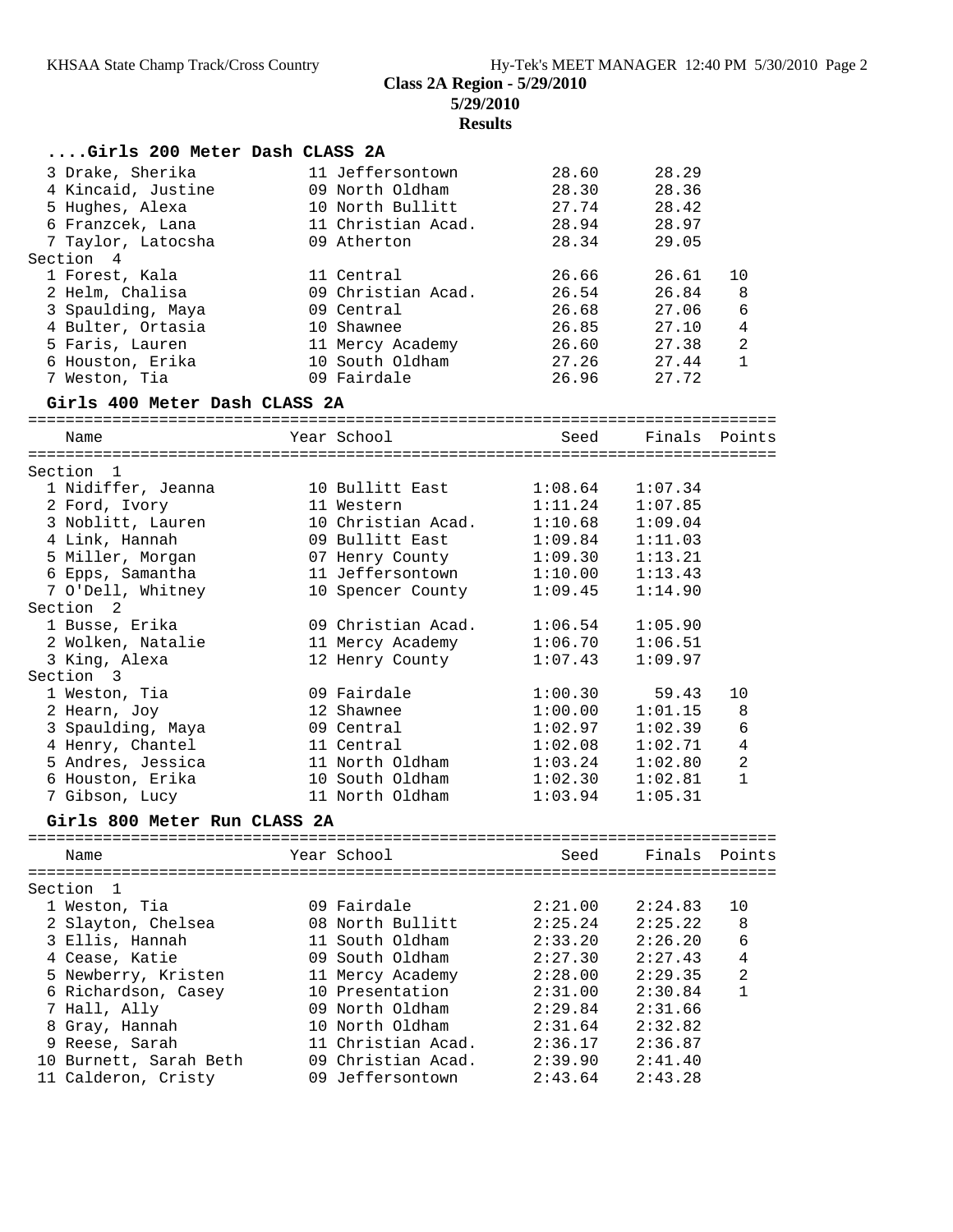### **Class 2A Region - 5/29/2010 5/29/2010**

**Results**

#### **....Girls 800 Meter Run CLASS 2A**

| 12 Payne, Kayla       | 10 Presentation   | 2:51.00 | 2:45.21 |
|-----------------------|-------------------|---------|---------|
| 13 Collins, Gentry    | 11 North Bullitt  | 2:37.60 | 2:46.09 |
| 14 Wicke, Katie       | 09 Mercy Academy  | 2:50.00 | 2:48.16 |
| 15 Macias, Andrea     | 09 Atherton       | 2:54.00 | 2:51.57 |
| 16 Burkhead, Kourtney | 09 Bullitt East   | 2:59.95 | 2:55.13 |
| 17 Jaqqers, Taylor    | 09 Spencer County | 2:51.84 | 2:55.17 |
| 18 Johnson, Shelby    | 09 Henry County   | 2:57.77 | 2:56.84 |
| 19 Bryant, Kaylie     | 09 Bullitt East   | 3:06.70 | 3:07.43 |
| 20 humphrey, keyonna  | 09 Atherton       | 2:59.00 | 3:08.98 |
| 21 Potter, Shelby     | 09 Henry County   | 3:08.99 | 3:12.83 |

#### **Girls 1600 Meter Run CLASS 2A**

================================================================================

| Name                  | Year School        | Seed    | Finals  | Points         |
|-----------------------|--------------------|---------|---------|----------------|
| 1 Murner, Jessie      | 11 South Oldham    | 5:31.50 | 5:32.48 | 10             |
| 2 Richardson, Casey   | 10 Presentation    | 5:36.00 | 5:33.80 | 8              |
| 3 Heines, Helen       | 11 North Bullitt   | 5:41.60 | 5:42.11 | 6              |
| 4 Seger, Camille      | 12 Presentation    | 5:49.00 | 5:45.32 | $\overline{4}$ |
| 5 Fischer, Cassey     | 10 Henry County    | 5:57.45 | 5:48.58 | $\overline{2}$ |
| 6 Gibson, Asia        | 09 Central         | 5:44.13 | 5:50.32 | $\mathbf{1}$   |
| 7 Nieto, Morgan       | 12 South Oldham    | 5:58.60 | 5:54.37 |                |
| 8 Wattley, Kasey      | 11 North Oldham    | 5:53.44 | 5:55.59 |                |
| 9 Herd, Caty          | 10 Christian Acad. | 5:58.80 | 5:59.90 |                |
| 10 Lawson, Alli       | 09 Christian Acad. | 6:04.38 | 6:00.29 |                |
| 11 Redel, Sarah       | 11 North Oldham    | 5:51.70 | 6:03.76 |                |
| 12 Garcia, Charliann  | 08 Spencer County  | 5:58.41 | 6:05.30 |                |
| 13 Marksbury, Emily   | 09 Bullitt East    | 5:55.90 | 6:11.74 |                |
| 14 Burkhead, Kourtney | 09 Bullitt East    | 6:12.30 | 6:17.34 |                |
| 15 Carroll, Wren      | 09 Mercy Academy   | 6:27.00 | 6:18.52 |                |
| 16 Williams, Kimmy    | 10 Mercy Academy   | 6:46.00 | 6:19.59 |                |
| 17 Cardull, Allison   | 10 Atherton        | 7:05.00 | 7:24.50 |                |
| 18 Lauzon, Tabitha    | 09 Atherton        | 6:58.00 | 7:32.89 |                |

#### **Girls 3200 Meter Run CLASS 2A**

| Name                 | Year School        | Seed     | Finals Points |                |
|----------------------|--------------------|----------|---------------|----------------|
| 1 Whitworth, Grace   | 09 South Oldham    | 11:17.20 | 11:38.46      | 10             |
| 2 Rogers, Jenna      | 11 Christian Acad. | 11:14.28 | 11:45.84      | 8              |
| 3 Orrender, Kami     | 10 South Oldham    | 12:33.60 | 12:12.99      | 6              |
| 4 Shawver, Christina | 10 Spencer County  | 12:12.60 | 12:18.57      | 4              |
| 5 Beyea, Caitlin     | 10 North Oldham    | 12:28.20 | 12:36.87      | $\overline{2}$ |
| 6 Heines, Helen      | 11 North Bullitt   | 12:31.90 | 12:43.48      |                |
| 7 Stallings, Dria    | 12 Christian Acad. | 12:40.60 | 12:47.76      |                |
| 8 Wallace, Tavi      | 10 North Oldham    | 12:43.50 | 13:04.52      |                |
| 9 Fischer, Cassey    | 10 Henry County    | 13:12.24 | 13:06.47      |                |
| 10 Field, Clare      | 11 Mercy Academy   | 12:32.00 | 13:06.98      |                |
| 11 Sullivan, Kelly   | 12 Presentation    | 12:53.00 | 13:34.91      |                |
| 12 Marksbury, Emily  | 09 Bullitt East    | 13:59.00 | 13:42.33      |                |
| 13 Weis, Tara        | 11 Mercy Academy   | 14:13.00 | 14:10.06      |                |
| 14 Gregory, Adrian   | 09 Spencer County  | 13:45.70 | 14:18.01      |                |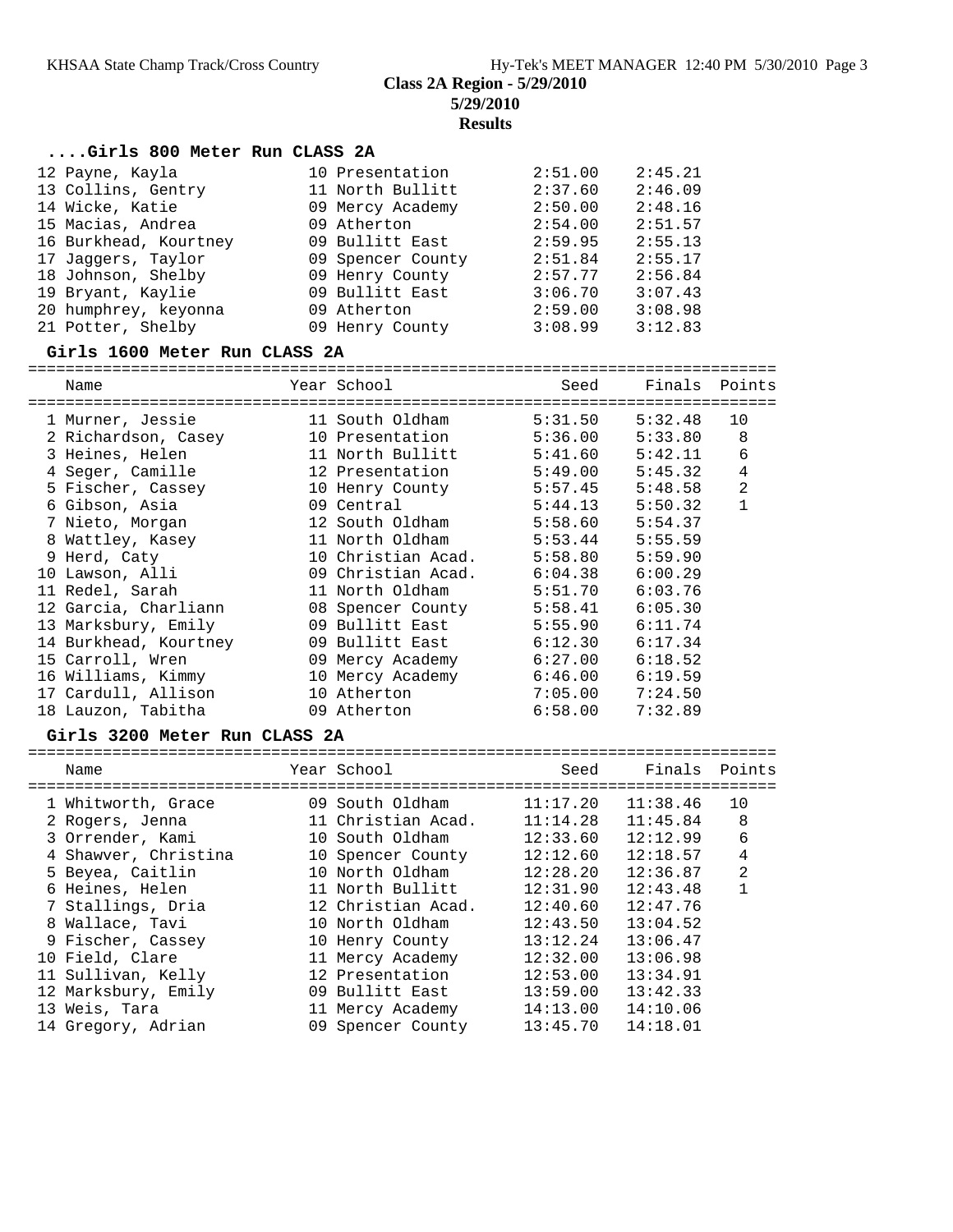#### KHSAA State Champ Track/Cross Country Hy-Tek's MEET MANAGER 12:40 PM 5/30/2010 Page 4 **Class 2A Region - 5/29/2010 5/29/2010**

#### **Results**

**Girls 100 Meter Hurdles CLASS 2A**

| Name                                                                                                 | Year School                          | Seed                     |                | Finals Points     |                      |
|------------------------------------------------------------------------------------------------------|--------------------------------------|--------------------------|----------------|-------------------|----------------------|
|                                                                                                      |                                      |                          |                |                   |                      |
| Section 2                                                                                            |                                      |                          |                |                   |                      |
| 1 Schwartz, Lisa                                                                                     | 09 Presentation                      | 19.74                    | 18.84          |                   |                      |
| 2 Powell, Kaitlynn                                                                                   | 11 South Oldham                      | 19.54                    | 19.48          |                   |                      |
| 3 Johnson, Yvonne                                                                                    | 09 South Oldham                      | 21.04                    | 20.38          |                   |                      |
| 4 Franzcek, Lana                                                                                     | 11 Christian Acad.                   | 21.50                    | 20.42          |                   |                      |
| 5 Harper, Valarie                                                                                    | 10 Valley                            | 22.10                    | 20.59          |                   |                      |
| 6 Crawford, Destany            07 Henry County<br>7 Grant, Elizabeth                11 North Bullitt |                                      | 19.96                    | 20.75          |                   |                      |
| Section 3                                                                                            | 11 North Bullitt                     | 20.97                    | 20.96          |                   |                      |
|                                                                                                      | 12 Christian Acad.                   |                          |                |                   |                      |
| 1 Stone, Sadie                                                                                       |                                      | 15.54                    | 15.50<br>15.54 | 10<br>8           |                      |
| 2 Brown, Brianne                                                                                     | 09 North Oldham                      | 15.64                    |                |                   |                      |
| 3 Crawford, Brittany 12 Henry County                                                                 |                                      | 15.33                    | 15.69          | 6                 |                      |
| 4 Forest, Kala                                                                                       | 11 Central                           | 16.70                    | 16.54          | $\overline{4}$    |                      |
| 5 Walker, Jessica<br>6 McCann, Madaline                                                              | 11 Mercy Academy<br>11 Jeffersontown | 17.28<br>17.09           | 17.43          | 2<br>$\mathbf{1}$ |                      |
| 7 Drake, Sherika                                                                                     | 11 Jeffersontown                     |                          | 18.44          |                   |                      |
|                                                                                                      |                                      | 18.00                    | 18.91          |                   |                      |
| -- Spaulding, Maya                         09 Central                                                |                                      | 16.84                    | DQ             |                   | Illegal undergarment |
| Girls 300 Meter Hurdles CLASS 2A                                                                     |                                      |                          |                |                   |                      |
| Name                                                                                                 | Year School                          | Seed                     |                | Finals Points     |                      |
|                                                                                                      |                                      |                          |                |                   |                      |
| Section 1                                                                                            |                                      |                          |                |                   |                      |
| 1 Covington, Todneshia                                                                               | 11 Western                           | 54.84                    | 52.84          |                   |                      |
| 2 Hockenberry, Kaleigh                                                                               | 12 North Bullitt                     |                          | 54.69          |                   |                      |
| 3 Preston, Maddie                                                                                    | 12 Christian Acad.                   | 54.64                    | 55.51          |                   |                      |
| 4 Johnson, Yvonne                                                                                    | 09 South Oldham                      | 57.10                    | 56.71          |                   |                      |
| 5 Fischer, Cathryn             08 Henry County                                                       |                                      | 57.57                    | 57.10          |                   |                      |
| 6 Jasmyn, Loisel                                                                                     | 11 Valley                            |                          | 58.26          |                   |                      |
| Section <sub>2</sub>                                                                                 |                                      |                          |                |                   |                      |
| 1 Stone, Sadie                                                                                       | 12 Christian Acad.                   | 46.96                    | 47.20          | 10                |                      |
| 2 Gore, Cha' Niquia                                                                                  | 11 Central                           | 48.40                    | 49.84          | 8                 |                      |
| 3 Hartman, Mercedes                                                                                  | 12 South Oldham                      | 50.00                    | 50.71          | 6                 |                      |
| 4 Cottrell, Allyson                                                                                  | 12 North Oldham                      | 53.14                    | 50.86          | 4                 |                      |
| 5 Crawford, Brittany 12 Henry County                                                                 |                                      | 51.10                    | 52.02          | 2                 |                      |
| 6 Schneider, Kelly                                                                                   | 09 Presentation                      | 52.84                    | 52.14          | $\mathbf{1}$      |                      |
| 7 Schwartz, Lisa                                                                                     | 09 Presentation                      | 52.64                    | 53.74          |                   |                      |
| Girls 4x100 Meter Relay CLASS 2A                                                                     |                                      |                          |                |                   |                      |
| School                                                                                               |                                      | Seed                     | Finals         | Points            |                      |
|                                                                                                      |                                      |                          |                |                   |                      |
| Section 1                                                                                            |                                      |                          |                |                   |                      |
| 1 Valley                                                                                             |                                      |                          | 53.10          | 2                 |                      |
| 1) Brown, Simone 10                                                                                  |                                      | 2) Dee Dee, Chavers 10   |                |                   |                      |
| 3) Harper, Valarie 10                                                                                | 4) Karrisa, Cross 11                 |                          |                |                   |                      |
| 5) Jasmyn, Loisel 11                                                                                 |                                      | 6) Lindsey, Brianah 11   |                |                   |                      |
| 2 Shawnee                                                                                            |                                      |                          | 53.27          |                   |                      |
| 1) Bulter, Ortasia 10                                                                                | 2) Hearn, Joy 12                     |                          |                |                   |                      |
| 3) Jackson, Keosha 08                                                                                | 4) Johnson, Myra 11                  |                          |                |                   |                      |
| 3 Mercy Academy                                                                                      |                                      | 57.60                    | 57.31          |                   |                      |
| 1) Walker, Jessica 11                                                                                |                                      | 2) Nieves, Elizabeth 11  |                |                   |                      |
| 3) Fussenegger, Karen 09                                                                             |                                      | 4) Hackbarth, Maleena 11 |                |                   |                      |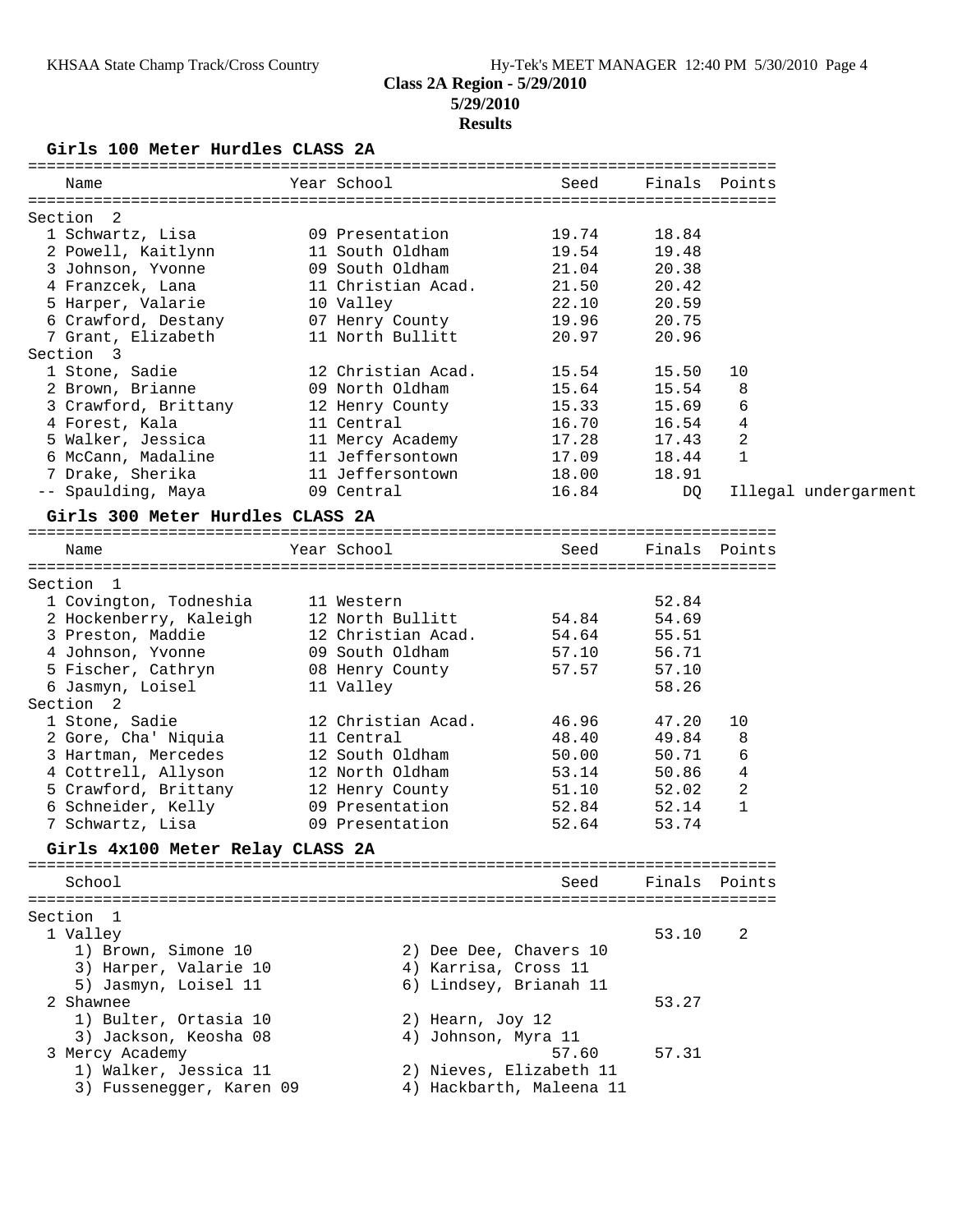**Class 2A Region - 5/29/2010 5/29/2010**

## **Results**

## **....Girls 4x100 Meter Relay CLASS 2A**

 5) Bergamini, Maggie 10 6) Jefferson, Ashley 09 7) Wolken, Natalie 11  $\hskip10mm 8)$  Sauer, Jessica 11 4 North Bullitt 1:01.64 1:00.17 1) Amburgey, Jade 10 2) Glenn, Jamie 09 3) Skaggs, Kim 09 4) Haycraft, Madison 11 5) Grant, Elizabeth 11 (6) Goode, Whitlee 10 Section 2<br>1 North Oldham 1 North Oldham 52.06 51.22 10 1) Kincaid, Justine 09 2) Brown, Brianne 09 3) Bertuccio, Elena 12 4) Pennybaker, Annie 10 5) Andres, Jessica 11 6) Cottrell, Allyson 12 7) Gibson, Lucy 11 8) Belknap, Abby 09 2 Central 51.43 52.13 8 1) Tilford, Kheiston 12 2) Rivers, Desheala 12 3) Starnes, Demondrea 09 4) Gore, Cha' Niquia 11 5) Spaulding, Maya 09 6) Henry, Chantel 11 7) Williams, Shaila 11 8) 3 Western 53.25 52.19 6 1) Smith, Chantel 11 2) Schulz, Dyamon 10 3) Covington, Todneshia 11 4) Hargrove, Kadeesha 10 5) Ford, Ivory 11 6) 4 Jeffersontown 53.40 53.03 4 1) Boyd, Ashley 10 2) McCann, Madaline 11 3) Drake, Sherika 11 (4) Gardner, Ciara 12 5) Malemusa, Naomy 11 6) Thomas, jikala 09 7) Epps, Samantha 11 and 8) 5 Christian Academy-Louisville 51.99 53.12 1 1) Franzcek, Lana 11 2) Preston, Maddie 12 3) Raque, Paige 11 (4) Helm, Chalisa 09 5) Stone, Sadie 12 6) Noblitt, Lauren 10 7) Bishop, Lexy 09 8) Moser, Andi 10 6 South Oldham 56.52 55.14 1) Cassel, Lauren 10 2) Gill, Alexis 09 3) Houchens, Felicia 09 4) Schmidt, Hannah 10 5) Caudill, Katie 09 6) Dolan, Christine 12 7) Powell, Kaitlynn 11 8) 7 Atherton 55.00 55.26 1) Taylor, Latocsha 09 2) Jones, Jessica 09 3) Talley, Tracy 09 4) Limekou, Michelle 12 5) Smith, Menden 09 6) Mclaurin, Cierra 09 8 Presentation Academy 56.04 56.60 1) Senn, Margaret 11 2) U'Sellis, Lauren 09 3) Tambo, Neema 10  $\hskip 1.6cm 4$  Bowling, Tara 09 5) Grove, Hadley 09 6) Thomas, Lauren 09 7) Degner, Meredith 09 8) Di'Mercurio, Eleanor 09 **Girls 4x200 Meter Relay CLASS 2A**

================================================================================ School Seed Finals Points ================================================================================ Section 1<br>1 Mercy Academy 1 Mercy Academy 1:59.30 1:55.89 1) Walker, Jessica 11 2) Nieves, Elizabeth 11 3) Hackbarth, Maleena 11  $\qquad \qquad$  4) Faris, Lauren 11 5) Wolken, Natalie 11 6) Fussenegger, Karen 09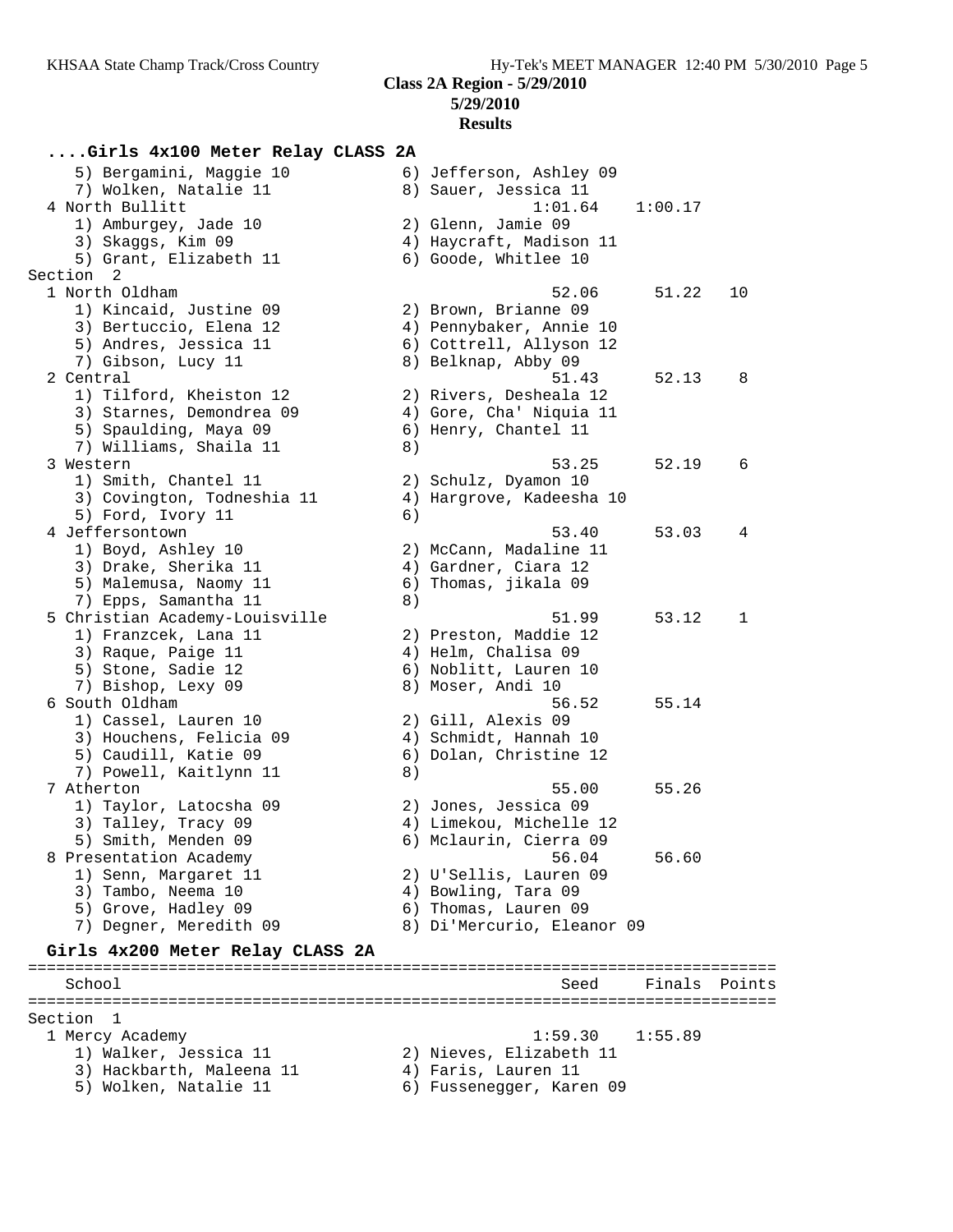**Class 2A Region - 5/29/2010**

#### **5/29/2010**

## **Results**

| Girls 4x200 Meter Relay CLASS 2A |    |                            |         |              |                      |
|----------------------------------|----|----------------------------|---------|--------------|----------------------|
| 7) Jefferson, Ashley 09          |    | 8) Sauer, Jessica 11       |         |              |                      |
| 2 Atherton                       |    |                            | 1:56.23 |              |                      |
| 1) Taylor, Latocsha 09           |    | 2) Mclaurin, Cierra 09     |         |              |                      |
| 3) Limekou, Michelle 12          |    | 4) Jones, Jessica 09       |         |              |                      |
| 5) Talley, Tracy 09              |    | 6) Smith, Menden 09        |         |              |                      |
| 7) Mercado, Cynthed 12           | 8) |                            |         |              |                      |
| 3 Henry County                   |    | 1:59.19                    | 2:04.11 |              |                      |
| 1) Browning, Sara 10             |    | 2) Getz, Chelsey 09        |         |              |                      |
| 3) Crawford, Destany 07          |    | 4) Lay, Shanna 09          |         |              |                      |
| 5) Miller, Morgan 07             |    | 6) Buckley, Nikki 09       |         |              |                      |
| -- Valley                        |    |                            | DQ      |              | Out of exchange zone |
| 1) Brown, Simone 10              |    | 2) Karrisa, Cross 11       |         |              |                      |
| 3) Harper, Valarie 10            |    | 4) Jasmyn, Loisel 11       |         |              |                      |
| 5) Dee Dee, Chavers 10           |    | 6) Lindsey, Brianah 11     |         |              |                      |
| Section 2                        |    |                            |         |              |                      |
| 1 Christian Academy-Louisville   |    | 1:48.94                    | 1:47.39 | 10           |                      |
| 1) Franzcek, Lana 11             |    | 2) Stone, Sadie 12         |         |              |                      |
| 3) Raque, Paige 11               |    | 4) Helm, Chalisa 09        |         |              |                      |
| 5) Preston, Maddie 12            |    | 6) Noblitt, Lauren 10      |         |              |                      |
| 7) Reese, Sarah 11               |    | 8) Busse, Erika 09         |         |              |                      |
| 2 Central                        |    | 1:49.66                    | 1:49.25 | 8            |                      |
| 1) Henry, Chantel 11             |    | 2) Rivers, Desheala 12     |         |              |                      |
| 3) Starnes, Demondrea 09         |    | 4) Tilford, Kheiston 12    |         |              |                      |
| 5) Gore, Cha' Niquia 11          |    | 6) Forest, Kala 11         |         |              |                      |
| 3 Jeffersontown                  |    | 1:51.60                    | 1:50.49 | 6            |                      |
| 1) Boyd, Ashley 10               |    | 2) Drake, Sherika 11       |         |              |                      |
| 3) McCann, Madaline 11           |    | 4) Gardner, Ciara 12       |         |              |                      |
| 5) Epps, Samantha 11             |    | 6) Thomas, jikala 09       |         |              |                      |
| 7) Malemusa, Naomy 11            | 8) |                            |         |              |                      |
| 4 North Bullitt                  |    | 1:51.24                    | 1:51.75 | 4            |                      |
| 1) Brian, Meri 12                |    | 2) Slayton, Chelsea 08     |         |              |                      |
| 3) Hughes, Alexa 10              |    | 4) Glenn, Jamie 09         |         |              |                      |
| 5) Heltslye, Haley 10            |    | 6) Amburgey, Jade 10       |         |              |                      |
| 7) Hockenberry, Kaleigh 12       |    | 8) Haycraft, Madison 11    |         |              |                      |
| 5 South Oldham                   |    | 1:52.00                    | 1:51.85 | 2            |                      |
| 1) Houston, Erika 10             |    | 2) Houchens, Felicia 09    |         |              |                      |
| 3) Hartman, Mercedes 12          |    | 4) Schmidt, Hannah 10      |         |              |                      |
| 5) Gill, Alexis 09               |    | 6) Sherwood, Megan 09      |         |              |                      |
| 7) Prince, Angie 10              |    | 8) Cassel, Lauren 10       |         |              |                      |
| 6 North Oldham                   |    | 1:54.34                    | 1:52.48 | $\mathbf{1}$ |                      |
| 1) Kincaid, Justine 09           |    | 2) Andres, Jessica 11      |         |              |                      |
| 3) Belknap, Abby 09              |    | 4) Grey, Lindsay 10        |         |              |                      |
| 5) Gibson, Lucy 11               |    | 6) Banbury, Caillin 12     |         |              |                      |
| 7) Brown, Brianne 09             |    | 8) Bertuccio, Elena 12     |         |              |                      |
| 7 Western                        |    | 1:55.00                    | 1:53.43 |              |                      |
| 1) Ford, Ivory 11                |    | 2) Schulz, Dyamon 10       |         |              |                      |
| 3) Smith, Chantel 11             |    | 4) Hargrove, Kadeesha 10   |         |              |                      |
| 5) Covington, Todneshia 11       | 6) |                            |         |              |                      |
| 8 Presentation Academy           |    | 1:59.04                    | 1:54.50 |              |                      |
| 1) Schwartz, Lisa 09             |    | 2) Bowling, Tara 09        |         |              |                      |
| 3) Schneider, Kelly 09           |    | 4) Throckmorton, Rachel 09 |         |              |                      |
| 5) Grove, Hadley 09              | 6) | Senn, Margaret 11          |         |              |                      |
| 7) U'Sellis, Lauren 09           | 8) | Tambo, Neema 10            |         |              |                      |
|                                  |    |                            |         |              |                      |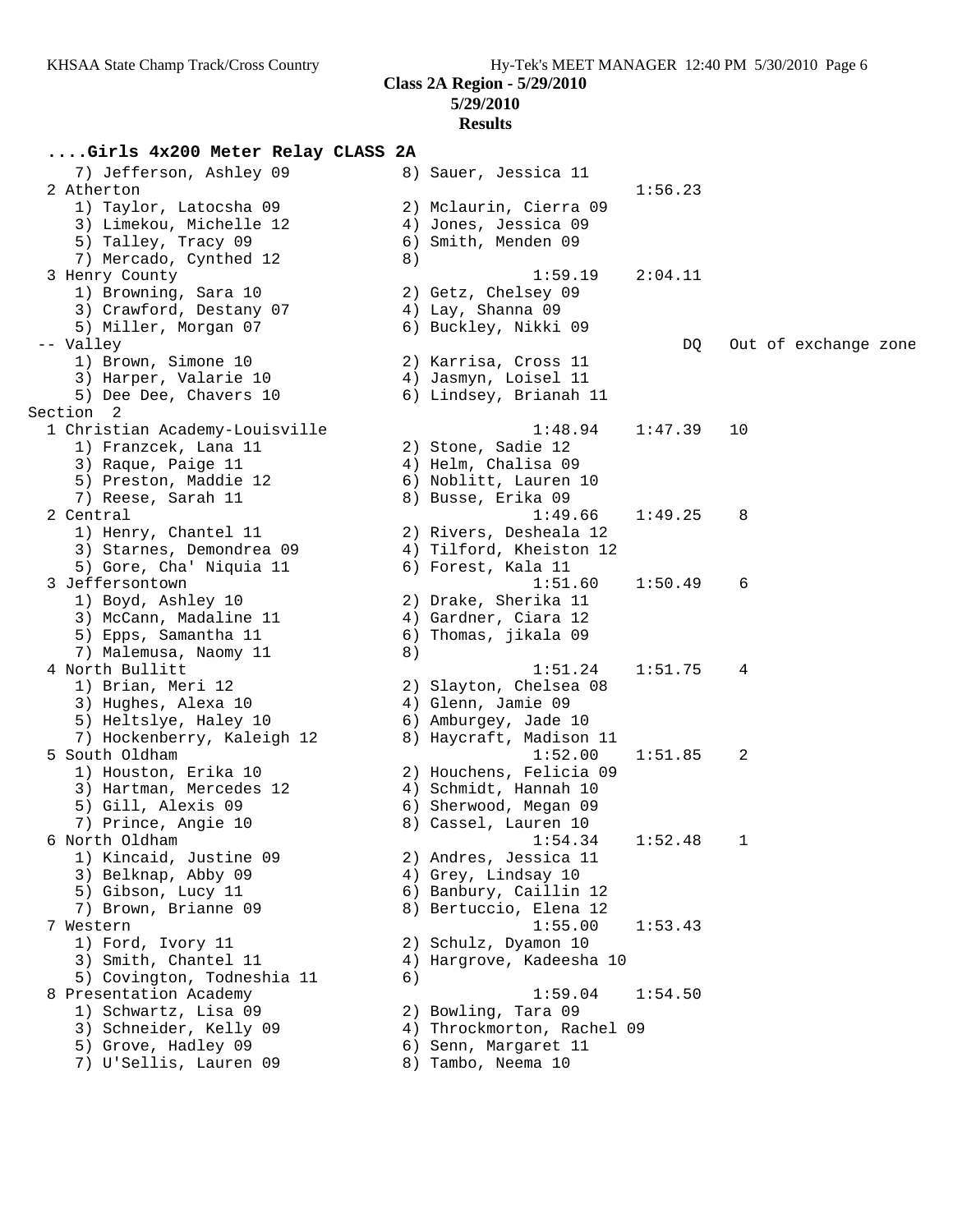## **5/29/2010**

#### **Results**

#### **Girls 4x400 Meter Relay CLASS 2A**

================================================================================ School Seed Finals Points ================================================================================ Section 1 1 Western 4:39.35 1) Doyle, Cynthia 10 2) Smith, Chantel 11 3) Ford, Ivory 11 4) Covington, Todneshia 11 2 Henry County 4:44.18 4:54.61 1) King, Alexa 12 2) Getz, Chelsey 09 3) Miller, Morgan 07 4) Johnson, Shelby 09 5) Fischer, Cathryn 08 6) Fischer, Cassey 10 7) Crawford, Destany 07 8) 3 Atherton 4:57.10 1) Jones, Jessica 09 2) Smith, Menden 09 3) Mclaurin, Cierra 09 4) Talley, Tracy 09 5) Maldonado, Lonrena 10 6) humphrey, keyonna 09 4 Bullitt East 4:42.93 5:06.30 1) Nidiffer, Jeanna 10 2) Link, Hannah 09 3) Bryant, Kaylie 09 4) Burkhead, Kourtney 09 5) Marksbury, Emily 09 6) Eireiner, Anna-Verena 12 7) Embry, Tiffeney 10 8) Roby, Meghan 08 Section 2<br>1 South Oldham 1 South Oldham 4:16.30 4:14.32 10 1) Ellis, Hannah 11 2) Murner, Jessie 11 3) Hartman, Mercedes 12 (4) Cease, Katie 09 5) Houston, Erika 10 6) Schmidt, Hannah 10 7) Dolan, Christine 12 8) Profancik, Christen 11 2 North Bullitt 4:26.74 4:17.34 8 1) Brian, Meri 12 2) Collins, Gentry 11 3) Hughes, Alexa 10 4) Slayton, Chelsea 08 5) Heltslye, Haley 10 (6) Heines, Helen 11 7) Hockenberry, Kaleigh 12 8) Amburgey, Jade 10 3 Central 4:11.58 4:17.81 6 1) Henry, Chantel 11 2) Tilford, Kheiston 12 3) Rivers, Desheala 12 4) Gibson, Asia 09 5) Spaulding, Maya 09 (6) Forest, Kala 11 7) Gore, Cha' Niquia 11 8) Starnes, Demondrea 09 4 North Oldham 4:19.94 4:22.38 4 1) Gibson, Lucy 11 2) Gray, Hannah 10 3) Andres, Jessica 11 (4) Hall, Ally 09 5) Cottrell, Allyson 12 6) Kincaid, Justine 09 7) Adams, Shelby 09 8) Beyea, Caitlin 10 5 Christian Academy-Louisville 4:21.00 4:23.14 2 1) Busse, Erika 09 2) Reese, Sarah 11 3) Preston, Maddie 12 4) Noblitt, Lauren 10 5) Stone, Sadie 12 (6) Moser, Andi 10 7) Franzcek, Lana 11 and 8) Bishop, Lexy 09 6 Presentation Academy 4:23.90 4:25.14 1 1) Richardson, Casey 10 2) Schwartz, Lisa 09 3) Throckmorton, Rachel 09 4) Schneider, Kelly 09 5) Bowling, Tara 09 6) Grove, Hadley 09 7) U'Sellis, Lauren 09  $\qquad \qquad 8)$  Tambo, Neema 10 7 Mercy Academy 4:34.00 4:35.70 1) Newberry, Kristen 11 2) Wolken, Natalie 11 3) Dircksen, Victoria 09 4) Fussenegger, Karen 09 5) Clark, Sara 11 6) Williams, Kimmy 10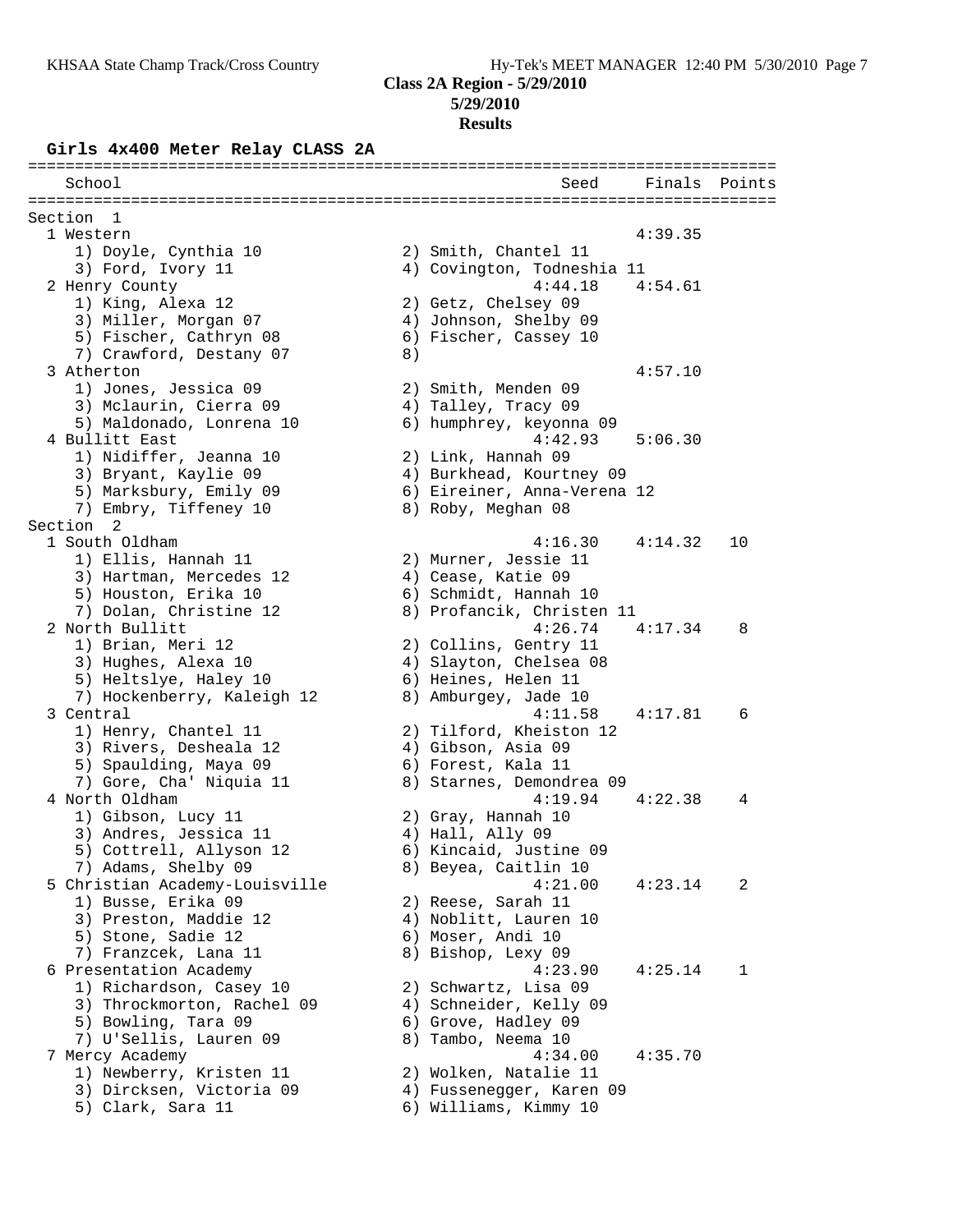#### **5/29/2010 Results**

## **....Girls 4x400 Meter Relay CLASS 2A**

| 7) Hackbarth, Maleena 11 | 8)                      |
|--------------------------|-------------------------|
| 8 Spencer County         | 4:48.94<br>4:42.80      |
| 1) Shawyer, Christina 10 | 2) Talley, Chelsey 12   |
| 3) O'Dell, Whitney 10    | 4) Johnson, Claire 10   |
| 5) Jaqqers, Taylor 09    | 6) Gregory, Adrian 09   |
| 7) Garcia, Charliann 08  | 8) Glasscock, Kristy 10 |

# **Girls 4x800 Meter Relay CLASS 2A**

| School                         |    | Seed                      | Finals   | Points       |
|--------------------------------|----|---------------------------|----------|--------------|
|                                |    |                           |          |              |
| Section 1                      |    |                           |          |              |
| 1 South Oldham                 |    | 9:59.30                   | 10:04.54 | 10           |
| 1) Cease, Katie 09             |    | 2) Ellis, Hannah 11       |          |              |
| 3) Murner, Jessie 11           |    | 4) Orrender, Kami 10      |          |              |
| 5) Sherwood, Megan 09          |    | 6) Whitworth, Grace 09    |          |              |
| 7) Taylor, Katie 12            |    | 8) Vorseth, Chloe 09      |          |              |
| 2 North Oldham                 |    | 10:14.50                  | 10:16.44 | 8            |
| 1) Beyea, Caitlin 10           |    | 2) Redel, Sarah 11        |          |              |
| 3) Gray, Hannah 10             |    | 4) Hall, Ally 09          |          |              |
| 5) Adams, Shelby 09            |    | 6) Gibson, Lucy 11        |          |              |
| 7) Wallace, Tavi 10            |    | 8) Wattley, Kasey 11      |          |              |
| 3 North Bullitt                |    | 10:26.04                  | 10:18.04 | 6            |
| 1) Collins, Gentry 11          |    | 2) Heines, Helen 11       |          |              |
| 3) Heltslye, Haley 10          |    | 4) Slayton, Chelsea 08    |          |              |
| 5) Hockenberry, Kaleigh 12     |    | 6) Amburgey, Jade 10      |          |              |
| 7) Glenn, Jamie 09             |    | 8) Grant, Elizabeth 11    |          |              |
| 4 Christian Academy-Louisville |    | 10:27.43                  | 10:26.04 | 4            |
| 1) Reese, Sarah 11             |    | 2) Stallings, Dria 12     |          |              |
| 3) Rogers, Jenna 11            |    | 4) Burnett, Sarah Beth 09 |          |              |
| 5) Herd, Caty 10               |    | 6) Lawson, Alli 09        |          |              |
| 7) Preston, Maddie 12          |    | 8) Noblitt, Lauren 10     |          |              |
| 5 Spencer County               |    | 10:48.47                  | 10:32.64 | 2            |
| 1) Shawver, Christina 10       |    | 2) Talley, Chelsey 12     |          |              |
| 3) O'Dell, Whitney 10          |    | 4) Garcia, Charliann 08   |          |              |
| 5) Glasscock, Kristy 10        |    | 6) Gregory, Adrian 09     |          |              |
| 7) Jaqqers, Taylor 09          | 8) |                           |          |              |
| 6 Presentation Academy         |    | 10:57.19                  | 11:03.04 | $\mathbf{1}$ |
| 1) Seger, Camille 12           |    | 2) Seger, Caroline 12     |          |              |
| 3) Sullivan, Kelly 12          |    | 4) Cave, Samantha 12      |          |              |
| 5) Payne, Kayla 10             |    | 6) Richardson, Casey 10   |          |              |
| 7 Mercy Academy                |    | 10:55.00                  | 11:25.84 |              |
| 1) Field, Clare 11             |    | 2) Hackbarth, Maleena 11  |          |              |
| 3) Wicke, Katie 09             |    | 4) Weis, Tara 11          |          |              |
| 5) Carroll, Wren 09            |    | 6) Williams, Kimmy 10     |          |              |
| 7) Newberry, Kristen 11        |    | 8) Walker, Jessica 11     |          |              |
| 8 Atherton                     |    |                           | 12:10.84 |              |
| 1) humphrey, keyonna 09        |    | 2) Macias, Andrea 09      |          |              |
| 3) Maldonado, Lonrena 10       |    | 4) Lauzon, Tabitha 09     |          |              |
| 5) Cardull, Allison 10         | 6) |                           |          |              |
|                                |    |                           |          |              |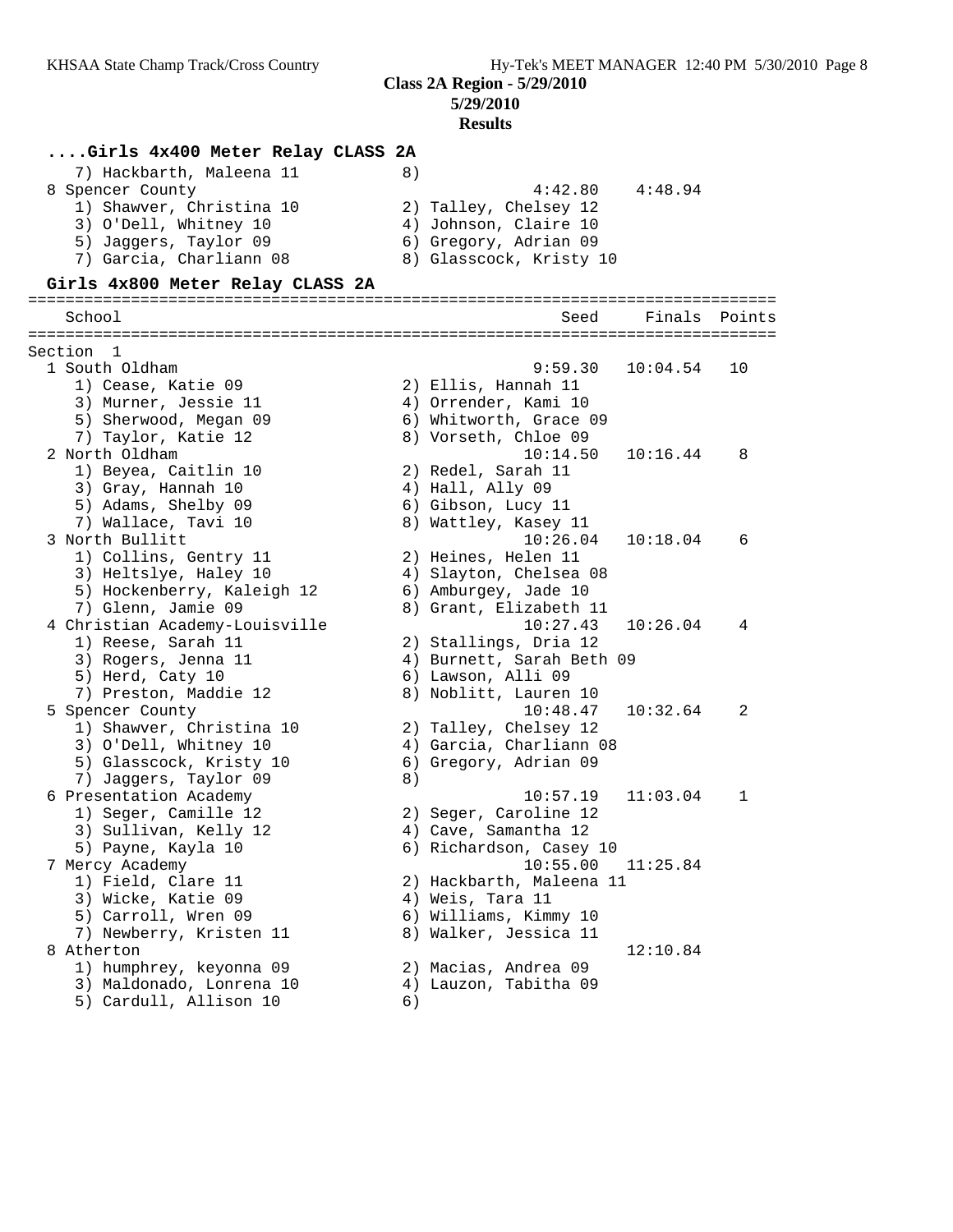## **Boys 100 Meter Dash CLASS 2A**

| Name                             | Year School        | Seed           |                | Finals Points |                      |
|----------------------------------|--------------------|----------------|----------------|---------------|----------------------|
| 1 Smalls, Mikal                  | 11 Moore           | 12.94          | 11.55          |               |                      |
| 2 Brown, Craig                   | 11 Moore           | 12.35          | 11.97          |               |                      |
| 3 French, Sean                   | 11 Christian Acad. | 12.47          | 12.26          |               |                      |
| 4 Humphrey, Terrence             | 12 Atherton        | 12.10          | 12.31          |               |                      |
| 5 Dixon, Ryan                    | 10 Christian Acad. | 12.53          | 12.35          |               |                      |
| 6 Offutt, Kevin 6 09 Valley      |                    | 12.74          | 12.52          |               |                      |
| -- Elbert, Cody                  | 09 North Oldham    | 11.94          | DQ             |               | Illegal undergarment |
| Section <sub>2</sub>             |                    |                |                |               |                      |
| 1 Mclean, Isaac                  | 11 North Bullitt   | 11.65          | 11.22          | 6             |                      |
|                                  | 10 North Bullitt   | 11.34          | 11.36          |               |                      |
| 2 Hodge, Cody                    |                    |                |                | 1             |                      |
| 3 Byar, BJ                       | 10 South Oldham    | 11.34          | 11.42          |               |                      |
| 4 Thomas, Malcolm                | 12 Valley          | 11.54          | 11.51          |               |                      |
| 5 ST Gerald, Allen               | 11 Central         | 11.80          | 11.55          |               |                      |
| 6 Baldwin, Pete                  | 12 Henry County    | 11.39          | 11.57          |               |                      |
| 7 Tanga, Stephon                 | 11 Western         | 11.58          | 11.62          |               |                      |
| 8 Newberry, Robert               | 11 Jeffersontown   | 11.61          | 11.78          |               |                      |
| Section 3                        |                    |                |                |               |                      |
| 1 Smith, Erico                   | 11 Spencer County  | 10.80          | 11.03          | 10            |                      |
| 2 Hayes, Jaz                     | 09 Central         | 10.65          | 11.16          | 8             |                      |
| 3 Evans, Zach                    | 10 North Oldham    | 11.24          | 11.28          | 4             |                      |
| 4 Gipson, Demytrius              | 11 Jeffersontown   | 11.05          | 11.35          | 2             |                      |
| 5 Butler, Erik                   | 12 Henry County    | 11.18          | 11.44          |               |                      |
| 6 Embry, Chris                   | 09 Bullitt East    | 11.24          | 11.78          |               |                      |
| 7 Walker, Dale                   | 12 Spencer County  | 11.33          | 12.04          |               |                      |
| -- Moorman, Mark                 | 12 Western         | 11.31          | DQ             |               | Illegal undergarment |
| Boys 200 Meter Dash CLASS 2A     |                    |                |                |               |                      |
| Name                             | Year School        | Seed           |                | Finals Points |                      |
| Section 1                        |                    |                |                |               |                      |
| 1 Hodges, Alex                   | 09 South Oldham    | 27.55          | 26.66          |               |                      |
| 2 Smith, Nathan                  | 09 Bullitt East    |                | 30.77          |               |                      |
| Section 2                        |                    |                |                |               |                      |
|                                  |                    | 26.34          | 23.68          |               |                      |
| 1 Smalls, Mikal                  | 11 Moore           |                |                |               |                      |
| 2 Humphrey, Terrence 12 Atherton |                    | 26.14          | 25.42          |               |                      |
| 3 Howard, Cory 10 Spencer County | 10 Christian Acad. | 25.39          | 25.77          |               |                      |
| 4 Dixon, Ryan                    |                    | 25.68          | 25.83          |               |                      |
| 5 Offutt, Kevin                  | 09 Valley          | 26.14          | 26.01          |               |                      |
| Section 3                        |                    |                |                |               |                      |
| 1 Newberry, Robert               | 11 Jeffersontown   | 23.94          | 23.64          |               |                      |
| 2 ST Gerald, Allen               | 11 Central         | 24.00          | 23.71          |               |                      |
| 3 Miller, Kieth                  | 10 Western         | 24.00          | 24.16          |               |                      |
| 4 Crisp, Nick                    | 10 North Bullitt   | 24.44          | 24.20          |               |                      |
| 5 Embry, Chris                   | 09 Bullitt East    | 24.94          | 24.52          |               |                      |
| Section 4                        |                    |                |                |               |                      |
| 1 Hayes, Jaz                     | 09 Central         | 22.23          | 22.49          | 10            |                      |
| 2 Evans, Zach                    | 10 North Oldham    | 22.54          | 22.60          | 8             |                      |
| 3 Smith, Erico                   | 11 Spencer County  | 22.84          | 22.62          | 6             |                      |
| 4 Byar, BJ                       | 10 South Oldham    | 23.34          | 23.28          | 4             |                      |
| 5 Allen, Jason                   | 11 Christian Acad. | 23.25          | 23.32          | $\sqrt{2}$    |                      |
| 6 Gipson, Demytrius              |                    |                |                |               |                      |
| 7 Moorman, Mark                  | 11 Jeffersontown   | 22.40<br>23.72 | 23.41<br>23.68 | 1             |                      |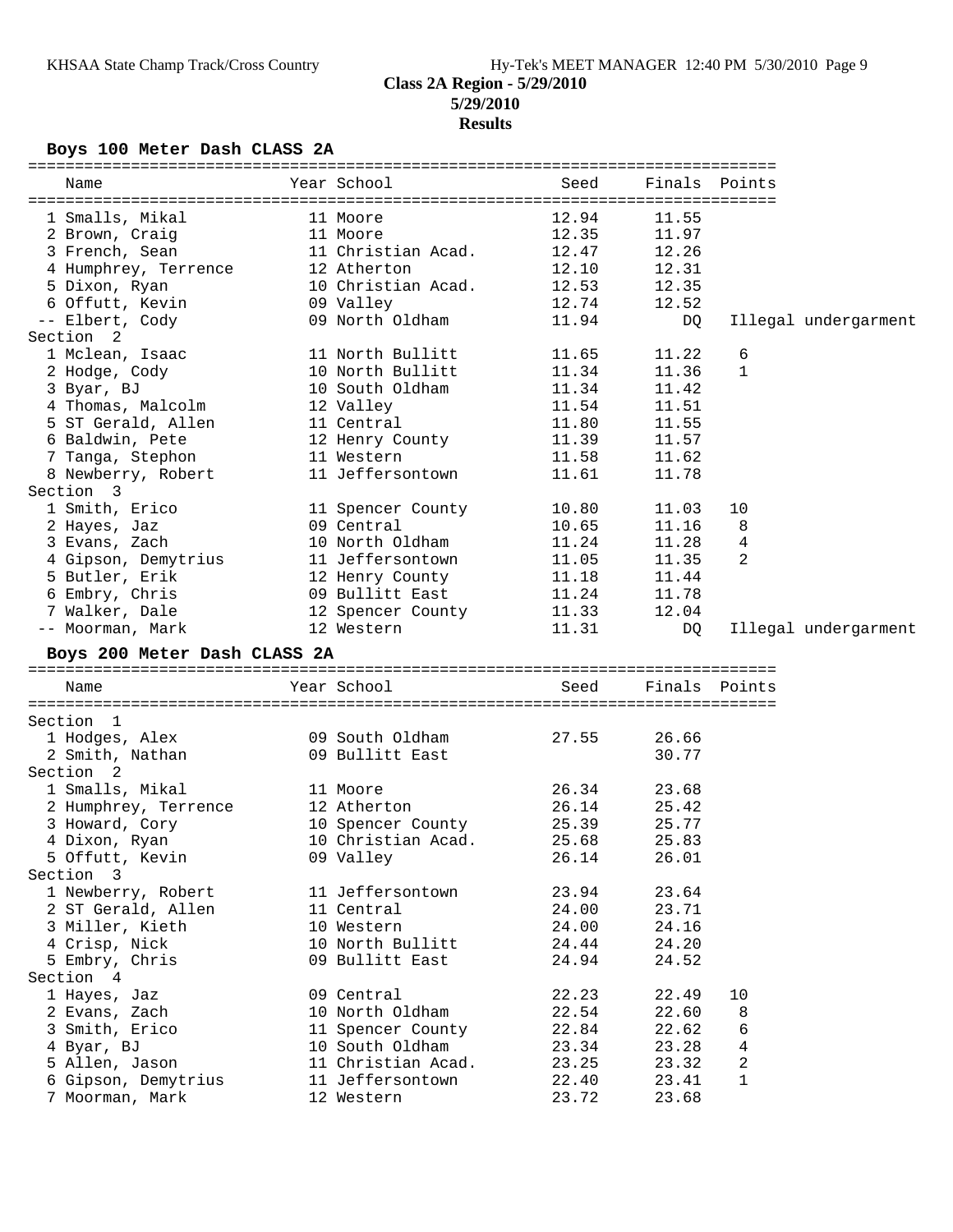## **Results**

| 8 Jones, Derrick<br>12 North Bullitt<br>23.64 23.94<br>Boys 400 Meter Dash CLASS 2A<br>Year School<br>Seed<br>Finals Points<br>Name<br>Section 1<br>$1:01.44$<br>$1:00.89$<br>1 Allgeier, Jack<br>10 Atherton<br>1:00.50<br>2 Dasuaschnitt, Isaiah<br>12 Atherton<br>1:02.26<br>1:12.04<br>3 Smith, Nathan<br>09 Bullitt East<br>1:10.51<br>Section 2<br>10 Jeffersontown<br>54.68<br>1 Thomas, Wyatt<br>55.94<br>2 Miller, Keith<br>10 North Bullitt<br>55.94<br>55.14<br>3 Dunnaway, D'Corwyne<br>58.24<br>56.38<br>10 Western<br>4 Zelch, Kieth<br>09 Valley<br>59.74<br>58.24<br>5 Howard, Cory<br>10 Spencer County<br>59.84<br>58.66<br>Section 3<br>12 South Oldham<br>53.79<br>54.55<br>1 Carrithers, Brennan<br>12 North Oldham<br>55.14<br>55.10<br>2 Askin, John<br>3 Evans, Jake<br>09 North Oldham<br>54.74<br>55.42<br>4 Puga, Aurillo<br>12 North Bullitt<br>55.44<br>55.93<br>Section 4<br>50.60<br>1 Hayes, Jaz<br>09 Central<br>49.79<br>10<br>2 Gipson, Demytrius<br>11 Jeffersontown<br>51.14<br>50.69<br>8<br>6<br>3 English, Connor<br>12 Christian Acad.<br>51.17<br>50.99<br>$\overline{4}$<br>4 Roman, Joacim<br>12 Fairdale<br>52.07<br>51.37<br>$\overline{2}$<br>5 Wilder, Drew<br>11 Christian Acad.<br>52.14<br>51.40<br>6 Thomas, Shawn<br>$\mathbf{1}$<br>53.53<br>51.79<br>10 Western<br>52.52<br>7 McCleskey, Robbie<br>52.33<br>12 Henry County<br>Boys 800 Meter Run CLASS 2A<br>Year School<br>Finals Points<br>Seed<br>Name<br>Section 1<br>1 Jemane, Haile<br>12 Central<br>1:58.00<br>1:58.45<br>10<br>11 North Oldham<br>2 Rice, Jeremy<br>1:58.04<br>1:58.83<br>8<br>6<br>3 Young, Gerald<br>12 Central<br>2:04.00 2:02.37<br>2:08.20 2:04.26<br>$\overline{4}$<br>12 South Oldham<br>4 Berry, Jason<br>2:02.55<br>$\overline{2}$<br>5 Burnett, Jared<br>12 Christian Acad.<br>2:04.52<br>$\mathbf 1$<br>6 Sanders, Taylor<br>10 North Oldham<br>2:11.43<br>2:04.84<br>7 Reynolds, Stefan<br>11 Bullitt East<br>2:07.30<br>2:06.29<br>10 North Bullitt<br>2:06.80<br>8 Dowell, Mike<br>2:07.02<br>9 Catalano, Thomas<br>12 South Oldham<br>2:13.70<br>2:12.14<br>10 Schaper, Alex<br>12 Christian Acad.<br>2:15.31<br>2:10.90<br>11 Farmer, Travis<br>12 Henry County<br>2:08.80<br>2:15.65 | Boys 200 Meter Dash CLASS 2A |  |  |         |         |  |  |  |  |  |  |  |
|---------------------------------------------------------------------------------------------------------------------------------------------------------------------------------------------------------------------------------------------------------------------------------------------------------------------------------------------------------------------------------------------------------------------------------------------------------------------------------------------------------------------------------------------------------------------------------------------------------------------------------------------------------------------------------------------------------------------------------------------------------------------------------------------------------------------------------------------------------------------------------------------------------------------------------------------------------------------------------------------------------------------------------------------------------------------------------------------------------------------------------------------------------------------------------------------------------------------------------------------------------------------------------------------------------------------------------------------------------------------------------------------------------------------------------------------------------------------------------------------------------------------------------------------------------------------------------------------------------------------------------------------------------------------------------------------------------------------------------------------------------------------------------------------------------------------------------------------------------------------------------------------------------------------------------------------------------------------------------------------------------------------------------------------------------------------------------------------------------------------------------------------------------------------------------------------------------------------------------------|------------------------------|--|--|---------|---------|--|--|--|--|--|--|--|
|                                                                                                                                                                                                                                                                                                                                                                                                                                                                                                                                                                                                                                                                                                                                                                                                                                                                                                                                                                                                                                                                                                                                                                                                                                                                                                                                                                                                                                                                                                                                                                                                                                                                                                                                                                                                                                                                                                                                                                                                                                                                                                                                                                                                                                       |                              |  |  |         |         |  |  |  |  |  |  |  |
|                                                                                                                                                                                                                                                                                                                                                                                                                                                                                                                                                                                                                                                                                                                                                                                                                                                                                                                                                                                                                                                                                                                                                                                                                                                                                                                                                                                                                                                                                                                                                                                                                                                                                                                                                                                                                                                                                                                                                                                                                                                                                                                                                                                                                                       |                              |  |  |         |         |  |  |  |  |  |  |  |
|                                                                                                                                                                                                                                                                                                                                                                                                                                                                                                                                                                                                                                                                                                                                                                                                                                                                                                                                                                                                                                                                                                                                                                                                                                                                                                                                                                                                                                                                                                                                                                                                                                                                                                                                                                                                                                                                                                                                                                                                                                                                                                                                                                                                                                       |                              |  |  |         |         |  |  |  |  |  |  |  |
|                                                                                                                                                                                                                                                                                                                                                                                                                                                                                                                                                                                                                                                                                                                                                                                                                                                                                                                                                                                                                                                                                                                                                                                                                                                                                                                                                                                                                                                                                                                                                                                                                                                                                                                                                                                                                                                                                                                                                                                                                                                                                                                                                                                                                                       |                              |  |  |         |         |  |  |  |  |  |  |  |
|                                                                                                                                                                                                                                                                                                                                                                                                                                                                                                                                                                                                                                                                                                                                                                                                                                                                                                                                                                                                                                                                                                                                                                                                                                                                                                                                                                                                                                                                                                                                                                                                                                                                                                                                                                                                                                                                                                                                                                                                                                                                                                                                                                                                                                       |                              |  |  |         |         |  |  |  |  |  |  |  |
|                                                                                                                                                                                                                                                                                                                                                                                                                                                                                                                                                                                                                                                                                                                                                                                                                                                                                                                                                                                                                                                                                                                                                                                                                                                                                                                                                                                                                                                                                                                                                                                                                                                                                                                                                                                                                                                                                                                                                                                                                                                                                                                                                                                                                                       |                              |  |  |         |         |  |  |  |  |  |  |  |
|                                                                                                                                                                                                                                                                                                                                                                                                                                                                                                                                                                                                                                                                                                                                                                                                                                                                                                                                                                                                                                                                                                                                                                                                                                                                                                                                                                                                                                                                                                                                                                                                                                                                                                                                                                                                                                                                                                                                                                                                                                                                                                                                                                                                                                       |                              |  |  |         |         |  |  |  |  |  |  |  |
|                                                                                                                                                                                                                                                                                                                                                                                                                                                                                                                                                                                                                                                                                                                                                                                                                                                                                                                                                                                                                                                                                                                                                                                                                                                                                                                                                                                                                                                                                                                                                                                                                                                                                                                                                                                                                                                                                                                                                                                                                                                                                                                                                                                                                                       |                              |  |  |         |         |  |  |  |  |  |  |  |
|                                                                                                                                                                                                                                                                                                                                                                                                                                                                                                                                                                                                                                                                                                                                                                                                                                                                                                                                                                                                                                                                                                                                                                                                                                                                                                                                                                                                                                                                                                                                                                                                                                                                                                                                                                                                                                                                                                                                                                                                                                                                                                                                                                                                                                       |                              |  |  |         |         |  |  |  |  |  |  |  |
|                                                                                                                                                                                                                                                                                                                                                                                                                                                                                                                                                                                                                                                                                                                                                                                                                                                                                                                                                                                                                                                                                                                                                                                                                                                                                                                                                                                                                                                                                                                                                                                                                                                                                                                                                                                                                                                                                                                                                                                                                                                                                                                                                                                                                                       |                              |  |  |         |         |  |  |  |  |  |  |  |
|                                                                                                                                                                                                                                                                                                                                                                                                                                                                                                                                                                                                                                                                                                                                                                                                                                                                                                                                                                                                                                                                                                                                                                                                                                                                                                                                                                                                                                                                                                                                                                                                                                                                                                                                                                                                                                                                                                                                                                                                                                                                                                                                                                                                                                       |                              |  |  |         |         |  |  |  |  |  |  |  |
|                                                                                                                                                                                                                                                                                                                                                                                                                                                                                                                                                                                                                                                                                                                                                                                                                                                                                                                                                                                                                                                                                                                                                                                                                                                                                                                                                                                                                                                                                                                                                                                                                                                                                                                                                                                                                                                                                                                                                                                                                                                                                                                                                                                                                                       |                              |  |  |         |         |  |  |  |  |  |  |  |
|                                                                                                                                                                                                                                                                                                                                                                                                                                                                                                                                                                                                                                                                                                                                                                                                                                                                                                                                                                                                                                                                                                                                                                                                                                                                                                                                                                                                                                                                                                                                                                                                                                                                                                                                                                                                                                                                                                                                                                                                                                                                                                                                                                                                                                       |                              |  |  |         |         |  |  |  |  |  |  |  |
|                                                                                                                                                                                                                                                                                                                                                                                                                                                                                                                                                                                                                                                                                                                                                                                                                                                                                                                                                                                                                                                                                                                                                                                                                                                                                                                                                                                                                                                                                                                                                                                                                                                                                                                                                                                                                                                                                                                                                                                                                                                                                                                                                                                                                                       |                              |  |  |         |         |  |  |  |  |  |  |  |
|                                                                                                                                                                                                                                                                                                                                                                                                                                                                                                                                                                                                                                                                                                                                                                                                                                                                                                                                                                                                                                                                                                                                                                                                                                                                                                                                                                                                                                                                                                                                                                                                                                                                                                                                                                                                                                                                                                                                                                                                                                                                                                                                                                                                                                       |                              |  |  |         |         |  |  |  |  |  |  |  |
|                                                                                                                                                                                                                                                                                                                                                                                                                                                                                                                                                                                                                                                                                                                                                                                                                                                                                                                                                                                                                                                                                                                                                                                                                                                                                                                                                                                                                                                                                                                                                                                                                                                                                                                                                                                                                                                                                                                                                                                                                                                                                                                                                                                                                                       |                              |  |  |         |         |  |  |  |  |  |  |  |
|                                                                                                                                                                                                                                                                                                                                                                                                                                                                                                                                                                                                                                                                                                                                                                                                                                                                                                                                                                                                                                                                                                                                                                                                                                                                                                                                                                                                                                                                                                                                                                                                                                                                                                                                                                                                                                                                                                                                                                                                                                                                                                                                                                                                                                       |                              |  |  |         |         |  |  |  |  |  |  |  |
|                                                                                                                                                                                                                                                                                                                                                                                                                                                                                                                                                                                                                                                                                                                                                                                                                                                                                                                                                                                                                                                                                                                                                                                                                                                                                                                                                                                                                                                                                                                                                                                                                                                                                                                                                                                                                                                                                                                                                                                                                                                                                                                                                                                                                                       |                              |  |  |         |         |  |  |  |  |  |  |  |
|                                                                                                                                                                                                                                                                                                                                                                                                                                                                                                                                                                                                                                                                                                                                                                                                                                                                                                                                                                                                                                                                                                                                                                                                                                                                                                                                                                                                                                                                                                                                                                                                                                                                                                                                                                                                                                                                                                                                                                                                                                                                                                                                                                                                                                       |                              |  |  |         |         |  |  |  |  |  |  |  |
|                                                                                                                                                                                                                                                                                                                                                                                                                                                                                                                                                                                                                                                                                                                                                                                                                                                                                                                                                                                                                                                                                                                                                                                                                                                                                                                                                                                                                                                                                                                                                                                                                                                                                                                                                                                                                                                                                                                                                                                                                                                                                                                                                                                                                                       |                              |  |  |         |         |  |  |  |  |  |  |  |
|                                                                                                                                                                                                                                                                                                                                                                                                                                                                                                                                                                                                                                                                                                                                                                                                                                                                                                                                                                                                                                                                                                                                                                                                                                                                                                                                                                                                                                                                                                                                                                                                                                                                                                                                                                                                                                                                                                                                                                                                                                                                                                                                                                                                                                       |                              |  |  |         |         |  |  |  |  |  |  |  |
|                                                                                                                                                                                                                                                                                                                                                                                                                                                                                                                                                                                                                                                                                                                                                                                                                                                                                                                                                                                                                                                                                                                                                                                                                                                                                                                                                                                                                                                                                                                                                                                                                                                                                                                                                                                                                                                                                                                                                                                                                                                                                                                                                                                                                                       |                              |  |  |         |         |  |  |  |  |  |  |  |
|                                                                                                                                                                                                                                                                                                                                                                                                                                                                                                                                                                                                                                                                                                                                                                                                                                                                                                                                                                                                                                                                                                                                                                                                                                                                                                                                                                                                                                                                                                                                                                                                                                                                                                                                                                                                                                                                                                                                                                                                                                                                                                                                                                                                                                       |                              |  |  |         |         |  |  |  |  |  |  |  |
|                                                                                                                                                                                                                                                                                                                                                                                                                                                                                                                                                                                                                                                                                                                                                                                                                                                                                                                                                                                                                                                                                                                                                                                                                                                                                                                                                                                                                                                                                                                                                                                                                                                                                                                                                                                                                                                                                                                                                                                                                                                                                                                                                                                                                                       |                              |  |  |         |         |  |  |  |  |  |  |  |
|                                                                                                                                                                                                                                                                                                                                                                                                                                                                                                                                                                                                                                                                                                                                                                                                                                                                                                                                                                                                                                                                                                                                                                                                                                                                                                                                                                                                                                                                                                                                                                                                                                                                                                                                                                                                                                                                                                                                                                                                                                                                                                                                                                                                                                       |                              |  |  |         |         |  |  |  |  |  |  |  |
|                                                                                                                                                                                                                                                                                                                                                                                                                                                                                                                                                                                                                                                                                                                                                                                                                                                                                                                                                                                                                                                                                                                                                                                                                                                                                                                                                                                                                                                                                                                                                                                                                                                                                                                                                                                                                                                                                                                                                                                                                                                                                                                                                                                                                                       |                              |  |  |         |         |  |  |  |  |  |  |  |
|                                                                                                                                                                                                                                                                                                                                                                                                                                                                                                                                                                                                                                                                                                                                                                                                                                                                                                                                                                                                                                                                                                                                                                                                                                                                                                                                                                                                                                                                                                                                                                                                                                                                                                                                                                                                                                                                                                                                                                                                                                                                                                                                                                                                                                       |                              |  |  |         |         |  |  |  |  |  |  |  |
|                                                                                                                                                                                                                                                                                                                                                                                                                                                                                                                                                                                                                                                                                                                                                                                                                                                                                                                                                                                                                                                                                                                                                                                                                                                                                                                                                                                                                                                                                                                                                                                                                                                                                                                                                                                                                                                                                                                                                                                                                                                                                                                                                                                                                                       |                              |  |  |         |         |  |  |  |  |  |  |  |
|                                                                                                                                                                                                                                                                                                                                                                                                                                                                                                                                                                                                                                                                                                                                                                                                                                                                                                                                                                                                                                                                                                                                                                                                                                                                                                                                                                                                                                                                                                                                                                                                                                                                                                                                                                                                                                                                                                                                                                                                                                                                                                                                                                                                                                       |                              |  |  |         |         |  |  |  |  |  |  |  |
|                                                                                                                                                                                                                                                                                                                                                                                                                                                                                                                                                                                                                                                                                                                                                                                                                                                                                                                                                                                                                                                                                                                                                                                                                                                                                                                                                                                                                                                                                                                                                                                                                                                                                                                                                                                                                                                                                                                                                                                                                                                                                                                                                                                                                                       |                              |  |  |         |         |  |  |  |  |  |  |  |
|                                                                                                                                                                                                                                                                                                                                                                                                                                                                                                                                                                                                                                                                                                                                                                                                                                                                                                                                                                                                                                                                                                                                                                                                                                                                                                                                                                                                                                                                                                                                                                                                                                                                                                                                                                                                                                                                                                                                                                                                                                                                                                                                                                                                                                       |                              |  |  |         |         |  |  |  |  |  |  |  |
|                                                                                                                                                                                                                                                                                                                                                                                                                                                                                                                                                                                                                                                                                                                                                                                                                                                                                                                                                                                                                                                                                                                                                                                                                                                                                                                                                                                                                                                                                                                                                                                                                                                                                                                                                                                                                                                                                                                                                                                                                                                                                                                                                                                                                                       |                              |  |  |         |         |  |  |  |  |  |  |  |
|                                                                                                                                                                                                                                                                                                                                                                                                                                                                                                                                                                                                                                                                                                                                                                                                                                                                                                                                                                                                                                                                                                                                                                                                                                                                                                                                                                                                                                                                                                                                                                                                                                                                                                                                                                                                                                                                                                                                                                                                                                                                                                                                                                                                                                       |                              |  |  |         |         |  |  |  |  |  |  |  |
|                                                                                                                                                                                                                                                                                                                                                                                                                                                                                                                                                                                                                                                                                                                                                                                                                                                                                                                                                                                                                                                                                                                                                                                                                                                                                                                                                                                                                                                                                                                                                                                                                                                                                                                                                                                                                                                                                                                                                                                                                                                                                                                                                                                                                                       |                              |  |  |         |         |  |  |  |  |  |  |  |
|                                                                                                                                                                                                                                                                                                                                                                                                                                                                                                                                                                                                                                                                                                                                                                                                                                                                                                                                                                                                                                                                                                                                                                                                                                                                                                                                                                                                                                                                                                                                                                                                                                                                                                                                                                                                                                                                                                                                                                                                                                                                                                                                                                                                                                       |                              |  |  |         |         |  |  |  |  |  |  |  |
|                                                                                                                                                                                                                                                                                                                                                                                                                                                                                                                                                                                                                                                                                                                                                                                                                                                                                                                                                                                                                                                                                                                                                                                                                                                                                                                                                                                                                                                                                                                                                                                                                                                                                                                                                                                                                                                                                                                                                                                                                                                                                                                                                                                                                                       |                              |  |  |         |         |  |  |  |  |  |  |  |
|                                                                                                                                                                                                                                                                                                                                                                                                                                                                                                                                                                                                                                                                                                                                                                                                                                                                                                                                                                                                                                                                                                                                                                                                                                                                                                                                                                                                                                                                                                                                                                                                                                                                                                                                                                                                                                                                                                                                                                                                                                                                                                                                                                                                                                       |                              |  |  |         |         |  |  |  |  |  |  |  |
|                                                                                                                                                                                                                                                                                                                                                                                                                                                                                                                                                                                                                                                                                                                                                                                                                                                                                                                                                                                                                                                                                                                                                                                                                                                                                                                                                                                                                                                                                                                                                                                                                                                                                                                                                                                                                                                                                                                                                                                                                                                                                                                                                                                                                                       |                              |  |  |         |         |  |  |  |  |  |  |  |
|                                                                                                                                                                                                                                                                                                                                                                                                                                                                                                                                                                                                                                                                                                                                                                                                                                                                                                                                                                                                                                                                                                                                                                                                                                                                                                                                                                                                                                                                                                                                                                                                                                                                                                                                                                                                                                                                                                                                                                                                                                                                                                                                                                                                                                       |                              |  |  |         |         |  |  |  |  |  |  |  |
|                                                                                                                                                                                                                                                                                                                                                                                                                                                                                                                                                                                                                                                                                                                                                                                                                                                                                                                                                                                                                                                                                                                                                                                                                                                                                                                                                                                                                                                                                                                                                                                                                                                                                                                                                                                                                                                                                                                                                                                                                                                                                                                                                                                                                                       |                              |  |  |         |         |  |  |  |  |  |  |  |
| 11 Jeffersontown                                                                                                                                                                                                                                                                                                                                                                                                                                                                                                                                                                                                                                                                                                                                                                                                                                                                                                                                                                                                                                                                                                                                                                                                                                                                                                                                                                                                                                                                                                                                                                                                                                                                                                                                                                                                                                                                                                                                                                                                                                                                                                                                                                                                                      | 12 Hardy, Keian              |  |  | 2:12.00 | 2:15.85 |  |  |  |  |  |  |  |
| 12 Fairdale<br>13 McFall, Brad<br>2:14.00<br>2:18.50                                                                                                                                                                                                                                                                                                                                                                                                                                                                                                                                                                                                                                                                                                                                                                                                                                                                                                                                                                                                                                                                                                                                                                                                                                                                                                                                                                                                                                                                                                                                                                                                                                                                                                                                                                                                                                                                                                                                                                                                                                                                                                                                                                                  |                              |  |  |         |         |  |  |  |  |  |  |  |
| 14 Pedigo, Joshua<br>12 Western<br>2:23.85<br>2:19.67                                                                                                                                                                                                                                                                                                                                                                                                                                                                                                                                                                                                                                                                                                                                                                                                                                                                                                                                                                                                                                                                                                                                                                                                                                                                                                                                                                                                                                                                                                                                                                                                                                                                                                                                                                                                                                                                                                                                                                                                                                                                                                                                                                                 |                              |  |  |         |         |  |  |  |  |  |  |  |
| 15 Heady, Myron<br>11 Western<br>2:13.00<br>2:20.31                                                                                                                                                                                                                                                                                                                                                                                                                                                                                                                                                                                                                                                                                                                                                                                                                                                                                                                                                                                                                                                                                                                                                                                                                                                                                                                                                                                                                                                                                                                                                                                                                                                                                                                                                                                                                                                                                                                                                                                                                                                                                                                                                                                   |                              |  |  |         |         |  |  |  |  |  |  |  |
| 09 Henry County<br>2:15.90<br>16 Petree, Matt<br>2:26.60                                                                                                                                                                                                                                                                                                                                                                                                                                                                                                                                                                                                                                                                                                                                                                                                                                                                                                                                                                                                                                                                                                                                                                                                                                                                                                                                                                                                                                                                                                                                                                                                                                                                                                                                                                                                                                                                                                                                                                                                                                                                                                                                                                              |                              |  |  |         |         |  |  |  |  |  |  |  |
| 17 Johnson, Nick<br>10 North Bullitt<br>2:27.65                                                                                                                                                                                                                                                                                                                                                                                                                                                                                                                                                                                                                                                                                                                                                                                                                                                                                                                                                                                                                                                                                                                                                                                                                                                                                                                                                                                                                                                                                                                                                                                                                                                                                                                                                                                                                                                                                                                                                                                                                                                                                                                                                                                       |                              |  |  |         |         |  |  |  |  |  |  |  |
| 2:40.00<br>18 Smuskiewicz, Tyler<br>09 Atherton<br>2:34.71                                                                                                                                                                                                                                                                                                                                                                                                                                                                                                                                                                                                                                                                                                                                                                                                                                                                                                                                                                                                                                                                                                                                                                                                                                                                                                                                                                                                                                                                                                                                                                                                                                                                                                                                                                                                                                                                                                                                                                                                                                                                                                                                                                            |                              |  |  |         |         |  |  |  |  |  |  |  |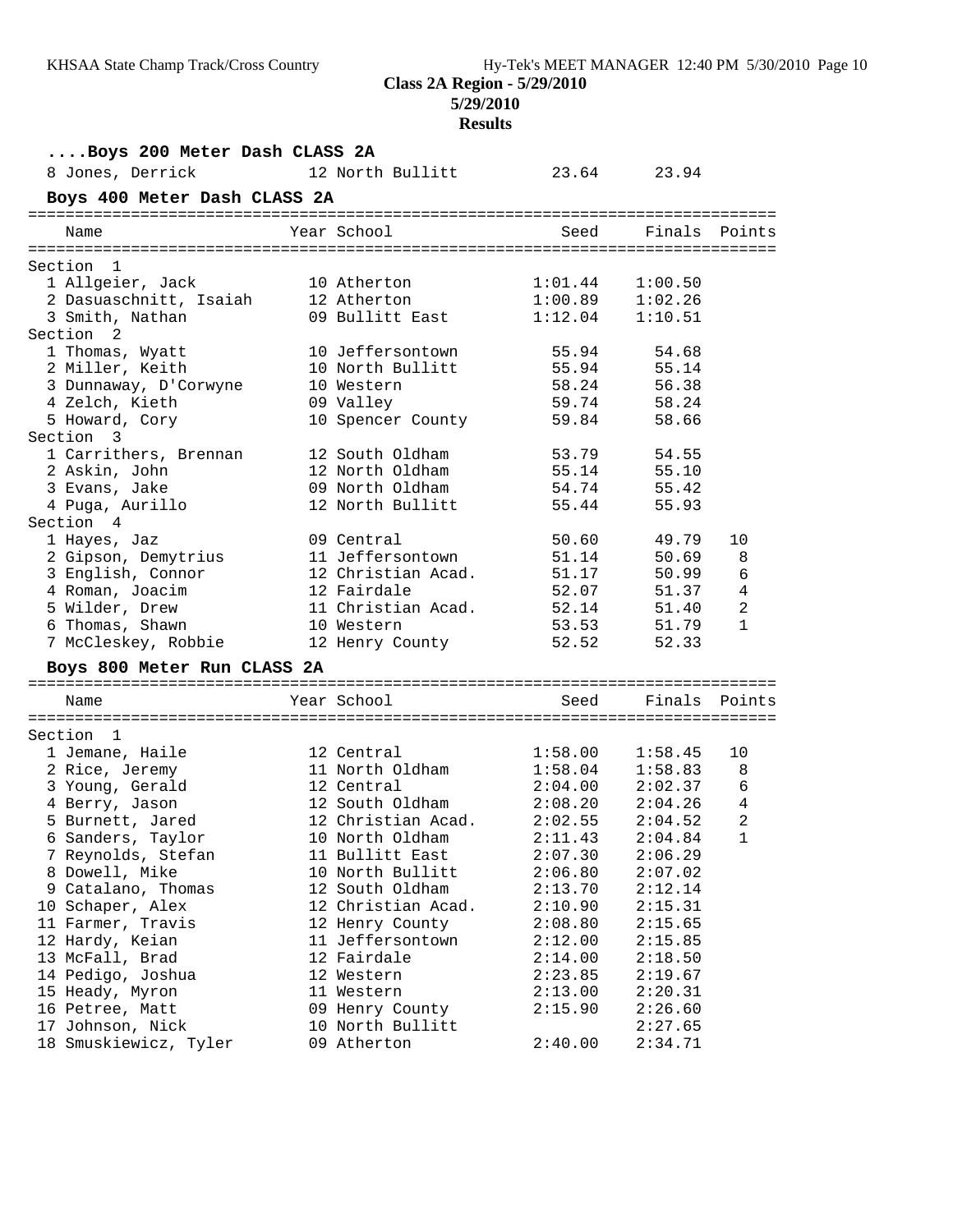#### KHSAA State Champ Track/Cross Country Hy-Tek's MEET MANAGER 12:40 PM 5/30/2010 Page 11 **Class 2A Region - 5/29/2010 5/29/2010 Results**

#### **Boys 1600 Meter Run CLASS 2A**

| Name                               | Year School                     | Seed                | Finals Points       |                |
|------------------------------------|---------------------------------|---------------------|---------------------|----------------|
| 1 Jemane, Haile                    | 12 Central                      | 4:30.00             | 4:32.09             | 10             |
| 2 Kleinjan, Cory                   | 11 Spencer County               |                     | $4:32.80$ $4:36.82$ | 8              |
| 3 Sanders, Taylor                  | 10 North Oldham 4:40.30 4:41.62 |                     |                     | 6              |
| 4 Burnett, Jared                   | 12 Christian Acad.              | 4:47.54             | 4:42.79             | $\overline{4}$ |
| 5 Pfeifer, Austin                  | 11 South Oldham 4:46.20 4:45.00 |                     |                     | $\overline{2}$ |
| 6 Catalano, Thomas                 | 12 South Oldham                 | 4:44.20             | 4:47.18             | $\mathbf{1}$   |
| 7 Dowell, Mike                     | 10 North Bullitt                | 4:46.60             | 4:47.58             |                |
| 8 McFall, Brad                     | 12 Fairdale                     | 4:50.00             | 4:50.77             |                |
| 9 Phillips, Eric                   | 11 Henry County                 | 4:54.15             | 4:57.36             |                |
| 10 Fowler, Seth                    | 10 North Oldham                 | 4:53.04             | 5:02.41             |                |
| 11 Waqqener, Mark                  | 12 Christian Acad.              | 5:12.09             | 5:03.99             |                |
| 12 Wiseheart, Brandon              | 09 Bullitt East 5:10.08         |                     | 5:05.74             |                |
| 13 Abell, Drew                     | 10 Spencer County               | 5:03.65             | 5:10.04             |                |
| 14 Waltrip, Scott                  | 10 North Bullitt                | 5:08.34             | 5:15.39             |                |
| 15 Yarbrough, Zack                 | 11 Western                      | 5:44.59             | 5:40.82             |                |
| 16 Smuskiewicz, Tyler              | 09 Atherton                     | 5:45.00             | 5:47.37             |                |
| 17 Payne, David                    | 12 Western                      | $6:01.82$ $6:35.41$ |                     |                |
| Boys 3200 Meter Run CLASS 2A       |                                 |                     |                     |                |
| Name<br>-------------------------- | Year School                     | Seed                | Finals Points       |                |

| 1 Lado, Risik        | 12 Central         | 9:59.00  | 10:12.05 | 10             |
|----------------------|--------------------|----------|----------|----------------|
| 2 Kleinjan, Cory     | 11 Spencer County  | 10:02.80 | 10:13.89 | 8              |
| 3 Grandon, Colin     | 11 North Oldham    | 10:00.47 | 10:18.19 | 6              |
| 4 Roenigk, Justin    | 12 North Oldham    | 10:07.04 | 10:22.45 | 4              |
| 5 Law, Jeff          | 11 South Oldham    | 10:13.00 | 10:23.52 | $\overline{2}$ |
| 6 Chappell, Caleb    | 10 South Oldham    | 10:21.70 | 10:28.56 |                |
| 7 Karnes, Tyler      | 11 Christian Acad. | 10:50.36 | 11:00.07 |                |
| 8 McFall, Brad       | 12 Fairdale        | 11:01.00 | 11:05.07 |                |
| 9 Phillips, Eric     | 11 Henry County    | 10:52.34 | 11:17.12 |                |
| 10 Waltrip, Scott    | 10 North Bullitt   | 11:17.24 | 11:32.02 |                |
| 11 Harris, Niko      | 11 North Bullitt   | 11:36.24 | 11:39.21 |                |
| 12 Reece, Ben        | 10 Jeffersontown   | 12:33.00 | 12:03.23 |                |
| 13 Williams, Michael | 10 Spencer County  | 12:31.67 | 13:51.68 |                |

#### **Boys 110 Meter Hurdles CLASS 2A**

| Name                                                                           | Year School                                                                 | Seed                    | Finals Points                    |                     |
|--------------------------------------------------------------------------------|-----------------------------------------------------------------------------|-------------------------|----------------------------------|---------------------|
| 1 Menser, Keith<br>2 VanderToll, Jack<br>3 Zimmerman, Andrew<br>4 Braun, Jamie | 09 South Oldham<br>12 Christian Acad.<br>09 North Oldham<br>09 Bullitt East | 19.24<br>19.99<br>21.24 | 18.43<br>19.24<br>21.31<br>22.61 |                     |
| Section 2                                                                      |                                                                             |                         |                                  |                     |
| 1 Bolden, Diaz<br>2 Duvall, Jacob                                              | 12 Central<br>10 Bullitt East                                               | 15.03<br>15.74          | 15.48<br>15.75                   | 10<br>8             |
| 3 Craig, Nelson<br>4 Simmons, Kenneth                                          | 11 Valley<br>11 Western                                                     | 15.24<br>16.95          | 16.14<br>16.71                   | 6<br>4              |
| 5 Pate, Chris<br>6 Johnston, Geron<br>7 Diaz, Chris                            | 10 North Bullitt<br>10 Central<br>12 South Oldham                           | 17.54<br>17.60<br>18.04 | 17.30<br>17.72<br>17.92          | $\overline{2}$<br>1 |
|                                                                                |                                                                             |                         |                                  |                     |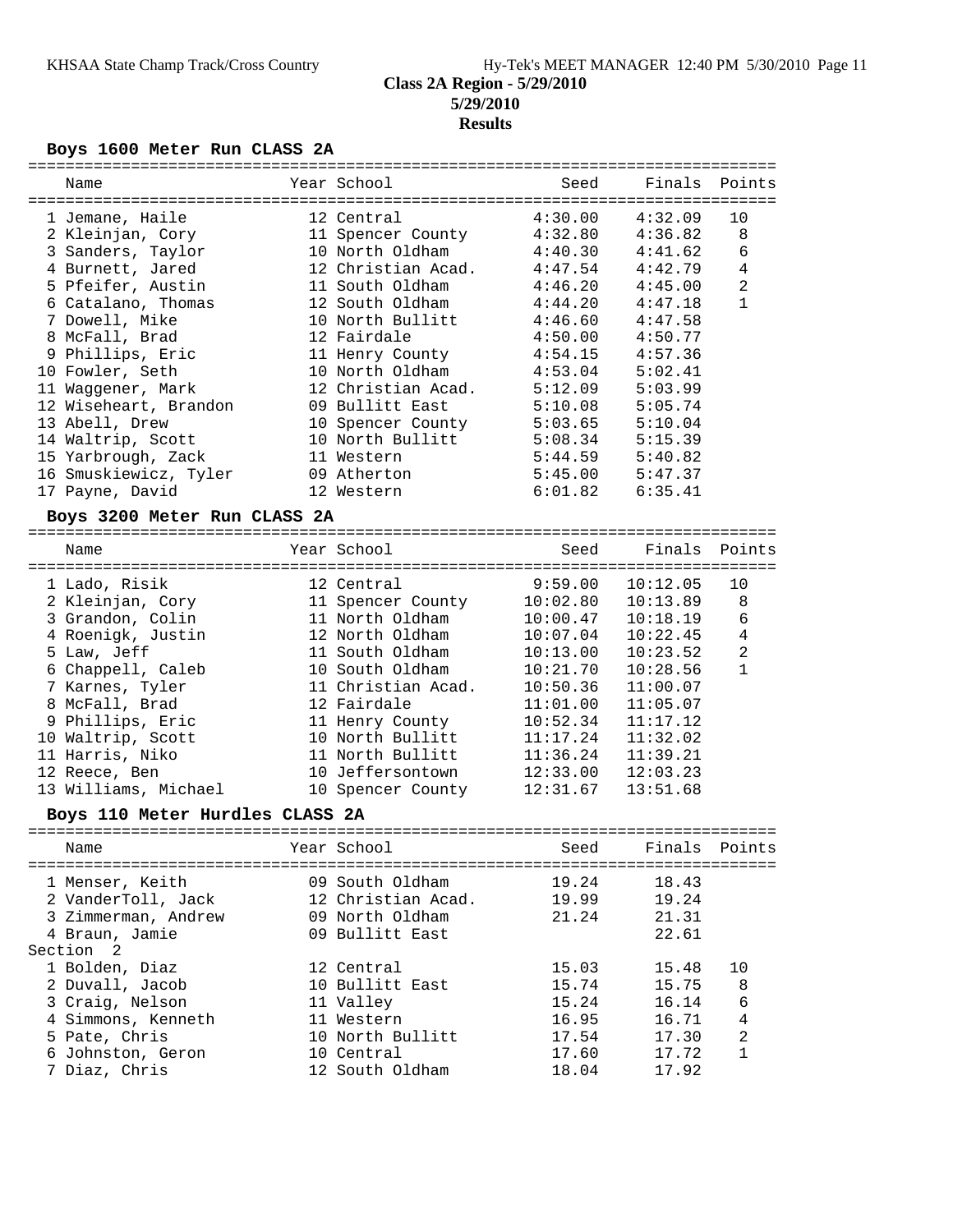## **Boys 300 Meter Hurdles CLASS 2A**

| Name                                              | Year School                           |                        | Seed                       | Finals Points  |    |
|---------------------------------------------------|---------------------------------------|------------------------|----------------------------|----------------|----|
|                                                   |                                       |                        |                            |                |    |
| Section<br>1                                      |                                       |                        |                            |                |    |
| 1 Simmons, Kenneth                                | 11 Western                            |                        | 46.40                      | 44.40          | 1  |
| 2 Menser, Keith<br>3 VanderToll, Jack             | 09 South Oldham<br>12 Christian Acad. |                        | 45.55<br>48.10             | 46.05<br>46.27 |    |
| 4 Allen, Nathan                                   | 11 Christian Acad.                    |                        | 53.34                      | 48.07          |    |
| 5 Braun, Jamie                                    | 09 Bullitt East                       |                        | 49.79                      | 48.37          |    |
| 6 Webb, Josh                                      | 12 North Bullitt                      |                        | 47.94                      | 48.59          |    |
| 7 Mantooth, Luke                                  | 11 Spencer County                     |                        | 45.46                      | 50.17          |    |
| Section <sub>2</sub>                              |                                       |                        |                            |                |    |
| 1 Evans, Zach                                     | 10 North Oldham                       |                        | 40.64                      | 40.31          | 10 |
| 2 Bolden, Diaz                                    | 12 Central                            |                        | 40.30                      | 40.32          | 8  |
| 3 Scott, Keon                                     | 11 Central                            |                        | 41.60                      | 40.96          | 6  |
| 4 Craig, Nelson                                   | 11 Valley                             |                        | 44.24                      | 43.64          | 4  |
| 5 Pate, Chris                                     | 10 North Bullitt                      |                        | 44.74                      | 43.76          | 2  |
| 6 Duvall, Jacob                                   | 10 Bullitt East                       |                        | 44.34                      | 45.27          |    |
| 7 Diaz, Chris                                     | 12 South Oldham                       |                        | 43.17                      | 46.95          |    |
| Boys 4x100 Meter Relay CLASS 2A                   |                                       |                        |                            |                |    |
|                                                   |                                       |                        |                            |                |    |
| School                                            |                                       |                        | Seed                       | Finals Points  |    |
|                                                   |                                       |                        |                            |                |    |
| Section 1                                         |                                       |                        |                            |                |    |
| 1 Fairdale                                        |                                       |                        | 47.30                      | 48.09          |    |
| 1) Hughes, Shauntez 11                            |                                       | 2) Johnson, Ronnie 12  |                            |                |    |
| 3) Price, Reggie 10                               |                                       | 4) Watson, Nick 12     |                            |                |    |
| 5) Roman, Joacim 12<br>2 Atherton                 |                                       | 6) Battle, Matt 11     |                            | 54.08          |    |
|                                                   |                                       |                        |                            |                |    |
| 1) Humphrey, Terrence 12<br>3) Rogers, Stephan 11 |                                       | 2) Jackson, Quintin 11 | 4) Dasuaschnitt, Isaiah 12 |                |    |
| 5) Lacer-hallback, Breden 09                      | 6)                                    |                        |                            |                |    |
| Section 2                                         |                                       |                        |                            |                |    |
| 1 Henry County                                    |                                       |                        | 44.90                      | 44.33          | 10 |
| 1) Butler, Erik 12                                |                                       |                        | 2) Timberlake, Lance 12    |                |    |
| 3) McCleskey, Robbie 12                           |                                       | 4) Baldwin, Pete 12    |                            |                |    |
| 5) Seay, Brandon 09                               |                                       | 6) Mitchell, Ryan 11   |                            |                |    |
| 7) Jones, Eddie 08                                |                                       | 8) Bates, Vincent 09   |                            |                |    |
| 2 Central                                         |                                       |                        | 43.80                      | 44.58          | 8  |
| 1) ST Gerald, Allen 11                            |                                       | 2) Dunbar, Kevon 11    |                            |                |    |
| 3) Robinson, Stephan 12                           |                                       | 4) Bolden, Diaz 12     |                            |                |    |
| 5) Scott, Keon 11                                 |                                       | 6) Hayes, Jaz 09       |                            |                |    |
| 7) Johnston, Geron 10                             | 8)                                    |                        |                            |                |    |
| 3 Western                                         |                                       |                        | 44.30                      | 44.76          | 6  |
| 1) Moorman, Mark 12                               |                                       | 2) Miller, Kieth 10    |                            |                |    |
| 3) Tanga, Stephon 11                              |                                       |                        | 4) Williams, Dimitry 11    |                |    |
| 5) Melvin, Leon 11                                |                                       | 6) Hall, Thomas 11     |                            |                |    |
| 7) Thomas, Shawn 10                               | 8)                                    |                        |                            |                |    |
| 4 South Oldham                                    |                                       |                        | 45.20                      | 45.04          | 4  |
| 1) Byar, BJ 10                                    |                                       | 2) Thompson, Mike 10   |                            |                |    |
| 3) Gray, Michael 10                               |                                       |                        | 4) Anderson, Stephen 11    |                |    |
| 5) Wiedemer, Kyle 11                              |                                       | 6) Hodges, Alex 09     |                            |                |    |
| 7) Menser, Keith 09                               |                                       | 8) Diaz, Chris 12      |                            |                |    |
| 5 North Oldham                                    |                                       |                        | 45.44                      | 45.17          | 2  |
| 1) Crawley, Austin 11                             |                                       | 2) Yanke, Carson 10    |                            |                |    |
|                                                   |                                       |                        |                            |                |    |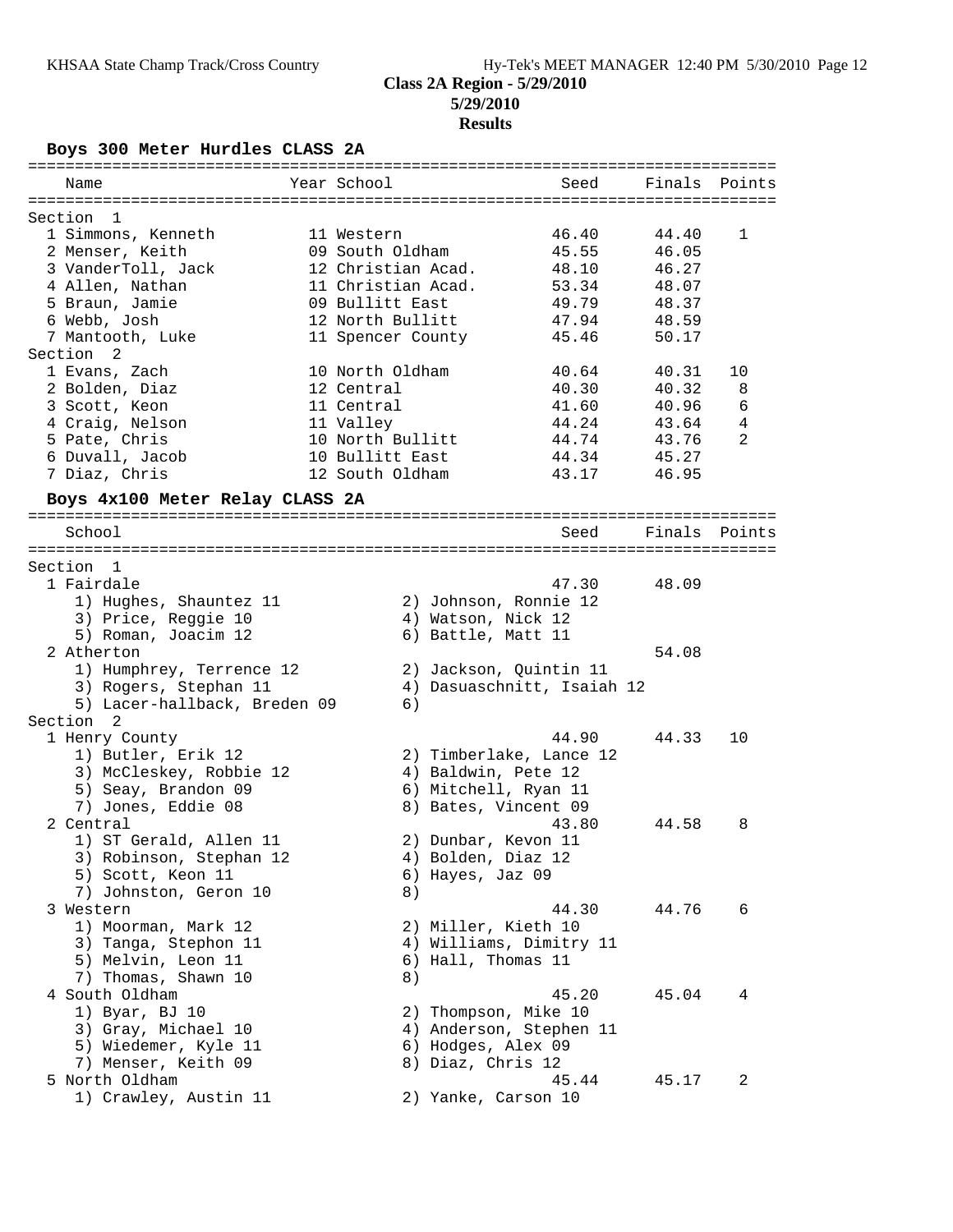**5/29/2010**

#### **Results**

#### **....Boys 4x100 Meter Relay CLASS 2A** 3) Evans, Zach 10 (4) Yurt, Kevin 10 5) Elbert, Cody 09 (6) 6 Christian Academy-Louisville 43.90 45.27 1 1) Love, Caleb 11 2) Allen, Jason 11 3) Dixon, Ryan 10 4) Gamble, Garrett 11 5) English, Connor 12 and 6) Wilder, Drew 11 7) French, Sean 11 and 8) Schaper, Alex 12 7 North Bullitt 45.84 45.69 1) Aubrey, Kenton 12 2) Hodge, Cody 10 3) Mclean, Isaac 11 (4) Jones, Derrick 12 5) Crisp, Nick 10 6) Miller, Keith 10 7) Puga, Aurillo 12 (8) Pate, Chris 10 **Boys 4x200 Meter Relay CLASS 2A** ================================================================================ School Seed Finals Points ================================================================================ Section 1<br>1 Christian Academy-Louisville 1 Christian Academy-Louisville 1:31.58 1:30.91 10 1) Wilder, Drew 11 2) Love, Caleb 11 3) Allen, Jason 11 4) English, Connor 12 5) Gamble, Garrett 11 (6) French, Sean 11 7) Dixon, Ryan 10 8) Allen, Nathan 11 2 Western 1:32.47 1:32.16 8 1) Miller, Kieth 10 2) Moorman, Mark 12 3) Tanga, Stephon 11 4) Thomas, Shawn 10 5) Melvin, Leon 11 6) Williams, Dimitry 11 7) Hall, Thomas 11 (8) 3 Central 1:30.60 1:32.20 6 1) ST Gerald, Allen 11 2) Dunbar, Kevon 11 3) Scott, Keon 11 4) Robinson, Stephan 12 5) Hayes, Jaz 09 6) Bolden, Diaz 12 7) Johnston, Geron 10 8) 4 North Bullitt 1:33.20 1:34.62 4 1) Jones, Derrick 12 2) Crisp, Nick 10 3) Aubrey, Kenton 12 (4) Hodge, Cody 10 5) Mclean, Isaac 11 6) Miller, Keith 10 7) Pate, Chris 10 8) Puga, Aurillo 12 5 North Oldham 1:37.24 1:37.21 2 1) Askin, John 12 2) Crawley, Austin 11 3) Yanke, Carson 10  $\qquad \qquad$  4) Yurt, Kevin 10 5) Elbert, Cody 09 (6) Manor, Jakob 12 6 Fairdale 1:37.10 1:39.34 1 1) Hughes, Shauntez 11 2) Roman, Joacim 12 3) Price, Reggie 10  $4)$  Watson, Nick 12 5) Johnson, Ronnie 12 (6) Battle, Matt 11 7 Atherton 1:43.09 1) Murray, Laronta 11 2) Dasuaschnitt, Isaiah 12 3) Humphrey, Terrence 12 4) Jackson, Quintin 11 5) Lacer-hallback, Breden 09 6) Rogers, Stephan 11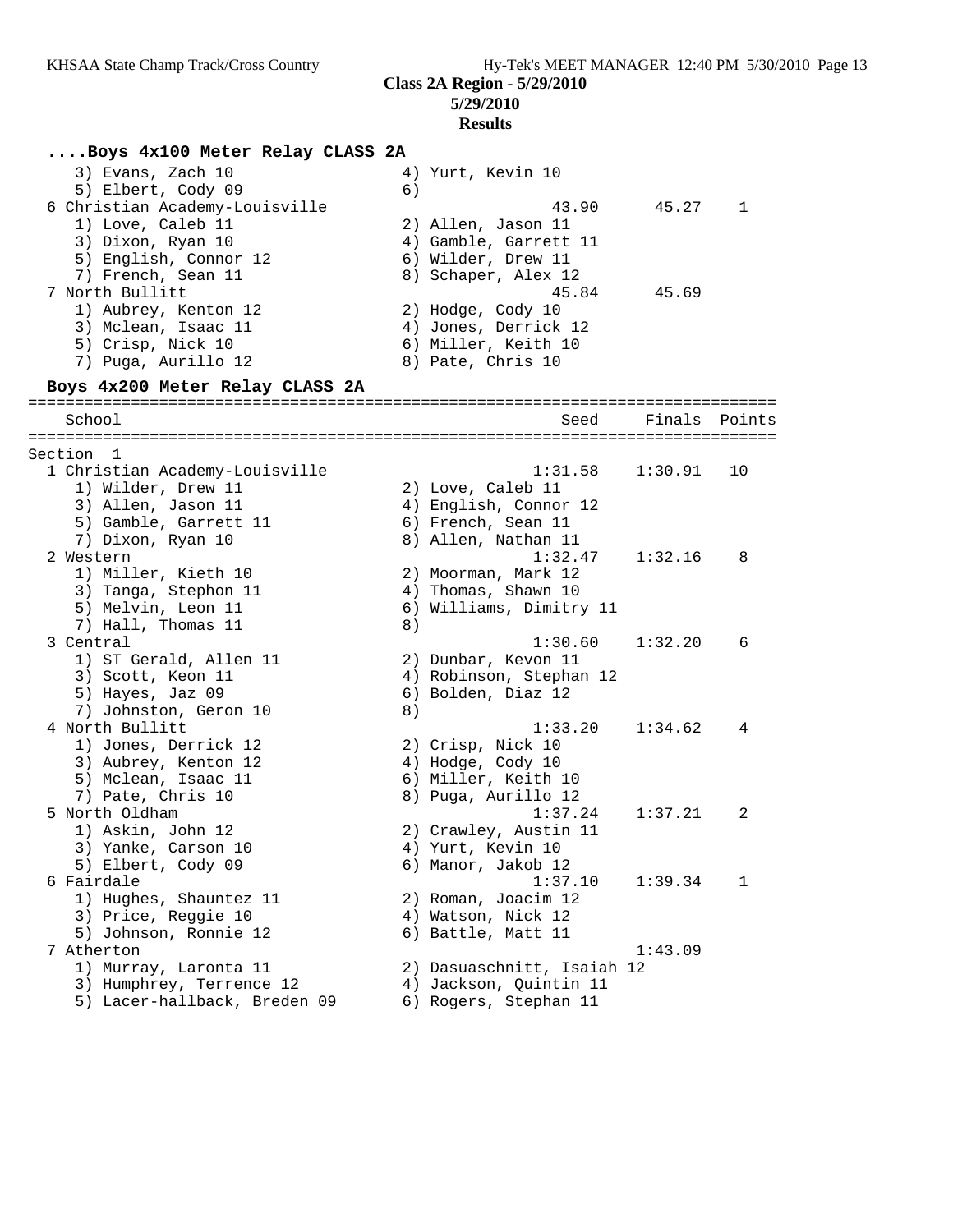## **Boys 4x400 Meter Relay CLASS 2A**

| School                                          |    | Seed                                            | Finals  | Points |
|-------------------------------------------------|----|-------------------------------------------------|---------|--------|
|                                                 |    |                                                 |         |        |
| 1 Western                                       |    | 4:01.08                                         | 3:45.74 |        |
| 1) Dunnaway, D'Corwyne 10                       |    | 2) Thomas, Shawn 10                             |         |        |
| 3) Pedigo, Joshua 12                            |    | 4) Miller, Kieth 10                             |         |        |
| 5) Heady, Myron 11                              |    | 6) Melvin, Leon 11                              |         |        |
| 7) Tanga, Stephon 11                            | 8) |                                                 |         |        |
| 2 Bullitt East                                  |    | 3:49.40                                         | 3:46.41 |        |
| 1) Reynolds, Stefan 11                          |    | 2) Wiseheart, Brandon 09                        |         |        |
| 3) Duvall, Jacob 10                             |    | 4) Embry, Chris 09                              |         |        |
| 5) Braund, Nick 11                              |    | 6) Bailey, Christian 11                         |         |        |
| 7) Smith, Nathan 09                             | 8) |                                                 |         |        |
| 3 Jeffersontown                                 |    | 3:55.60                                         | 3:50.60 |        |
| 1) Gipson, Demytrius 11                         |    | 2) Hardy, Keian 11                              |         |        |
| 3) Shafer, Aaron 12                             |    | 4) Thomas, Wyatt 10                             |         |        |
| 5) Taylor, TeAndre 12                           | 6) |                                                 |         |        |
| 4 Atherton                                      |    |                                                 | 4:12.55 |        |
| 1) Murray, Laronta 11                           |    | 2) Allgeier, Jack 10                            |         |        |
| 3) Dasuaschnitt, Isaiah 12                      |    | 4) Stanke, Chandler 09                          |         |        |
| 5) Pelton, William 10                           |    | 6) Leverich, Jabcob 10                          |         |        |
| 7) Rogers, Stephan 11                           | 8) |                                                 |         |        |
| Section <sub>2</sub>                            |    |                                                 |         |        |
| 1 Central                                       |    | 3:25.00                                         | 3:27.70 | 10     |
| 1) Hayes, Jaz 09                                |    | 2) Scott, Keon 11                               |         |        |
| 3) Jemane, Haile 12                             |    | 4) Young, Gerald 12                             |         |        |
| 5) Robinson, Stephan 12                         |    | 6) Lado, Risik 12                               |         |        |
| 7) Dunbar, Kevon 11                             | 8) |                                                 |         |        |
| 2 Christian Academy-Louisville                  |    | 3:29.56                                         | 3:29.62 | 8      |
| 1) Wilder, Drew 11                              |    | 2) Gamble, Garrett 11                           |         |        |
| 3) Allen, Jason 11                              |    | 4) English, Connor 12                           |         |        |
| 5) Schaper, Alex 12                             |    | 6) Allen, Nathan 11                             |         |        |
| 7) Love, Caleb 11                               |    | 8) VanderToll, Jack 12                          |         |        |
| 3 South Oldham                                  |    | 3:43.70                                         | 3:37.41 | 6      |
| 1) Byar, BJ 10                                  |    | 2) Carrithers, Brennan 12                       |         |        |
| 3) Faul, Leonard 09                             |    | 4) Wiedemer, Kyle 11                            |         |        |
| 5) Hickman, Patrick 11                          |    | 6) Anderson, Stephen 11                         |         |        |
| 7) Pfeifer, Austin 11                           |    | 8) Thompson, Mike 10                            |         |        |
| 4 Fairdale                                      |    | 3:44.34                                         | 3:39.43 | 4      |
| 1) Johnson, Ronnie 12                           |    | 2) Roman, Joacim 12                             |         |        |
| 3) Price, Reggie 10                             |    | 4) Watson, Nick 12                              |         |        |
| 5) Hughes, Shauntez 11                          |    | 6) Battle, Matt 11                              |         |        |
| 5 North Bullitt                                 |    | 3:38.00                                         | 3:39.75 | 2      |
| 1) Jones, Derrick 12                            |    | 2) Puga, Aurillo 12                             |         |        |
| 3) Miller, Keith 10                             |    | 4) Dowell, Mike 10                              |         |        |
| 5) Aubrey, Kenton 12                            |    | 6) Crisp, Nick 10                               |         |        |
| 7) Pate, Chris 10                               |    | 8) Kroeger, Jeremy 12                           |         |        |
| 6 North Oldham                                  |    | 3:40.84                                         | 3:39.95 | 1      |
| 1) Askin, John 12                               |    | 2) Elbert, Cody 09                              |         |        |
| 3) Evans, Jake 09                               |    | 4) Rice, Jeremy 11                              |         |        |
| 5) Levdahl, Mike 10                             | 6) |                                                 |         |        |
| 7 Henry County                                  |    | 3:45.19                                         | 3:41.87 |        |
| 1) McCleskey, Robbie 12<br>3) Farmer, Travis 12 |    | 2) Timberlake, Lance 12<br>4) Phillips, Eric 11 |         |        |
| 5) Petree, Matt 09                              | 6) |                                                 |         |        |
| 8 Spencer County                                |    | 3:41.34                                         | 3:42.99 |        |
|                                                 |    |                                                 |         |        |